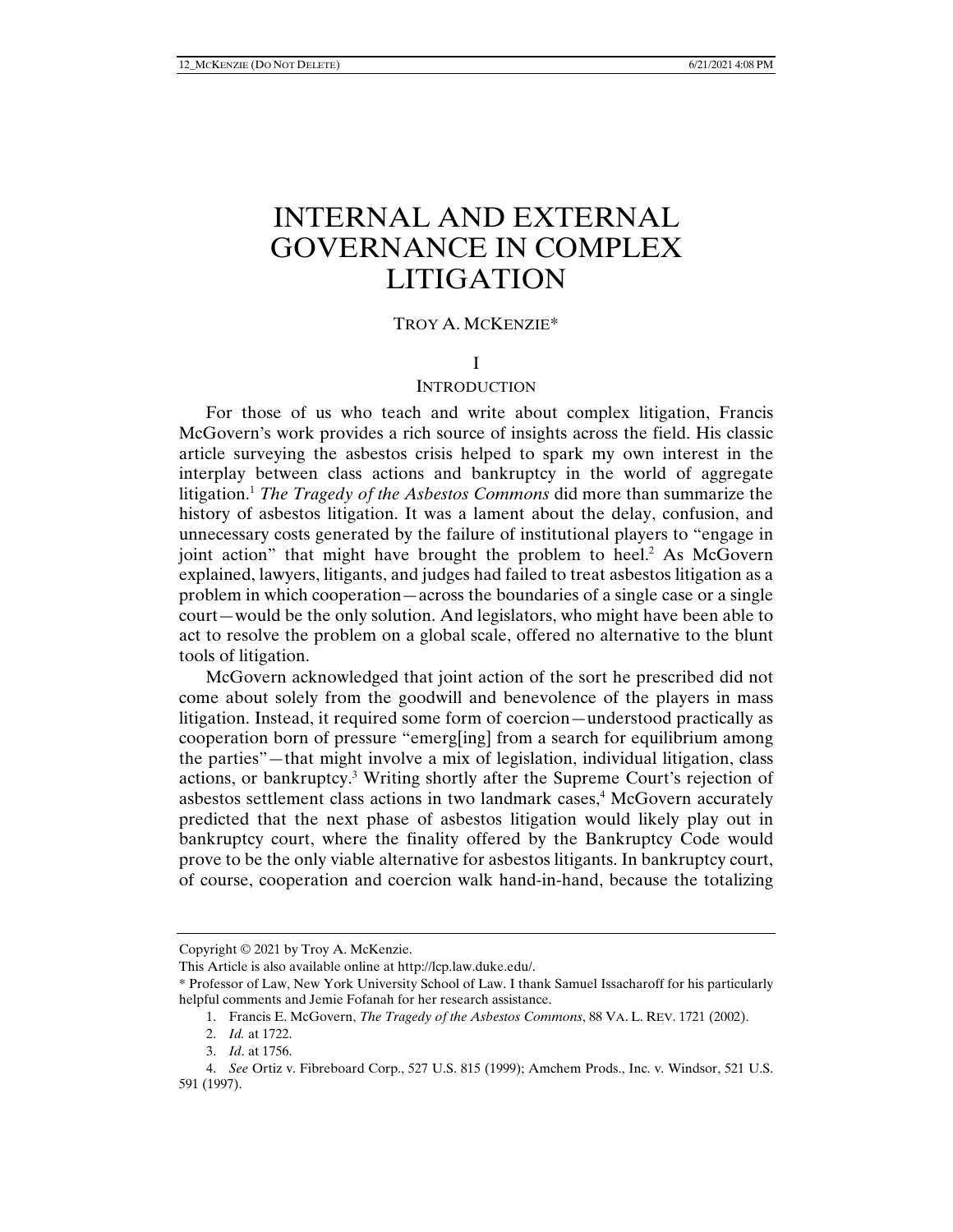nature of the bankruptcy process places severe limits on the ability of stakeholders to exit and seek resolution elsewhere.<sup>5</sup>

It is fitting that McGovern devoted his last scholarly work to the opioid crisis,<sup>6</sup> which presents many of the same concerns that marked the asbestos saga. In considering solutions to opioid-related litigation, he returned to the central theme of *The Asbestos Commons*—the role of cooperation. *The Negotiation Class: A Cooperative Approach to Class Actions Involving Large Stakeholders*, co-authored with William Rubenstein, considered a novel way of deploying Rule 23 as a mechanism that would pull together a group of litigants in order to resolve a large-scale problem.7 As he had argued twenty years before in assessing the tragedy of asbestos litigation, McGovern saw that the resolution of opioid litigation required plaintiffs, defendants, and institutional players to work toward global resolution. And, as with asbestos, the form of cooperation would be dependent on some amount of practical corralling to give an incentive to the players to work together. The negotiation class concept uses Rule 23 to create a plaintiff class, before negotiation of a settlement, that would be bound after a supermajority vote to accept the product of that negotiation. By establishing the contours of the class first, the negotiation class gives the defendant a clear sense of the scope of finality a settlement will produce, thereby encouraging a settlement offer that promises closure.

I begin with these observations in order to frame the question that this Article will address: Under what circumstances will procedural forms of cooperation, plainly necessary in the resolution of mass claims, provoke intense judicial skepticism? That question remains a recurring one throughout the development of modern aggregate litigation. Much as the creative use of the settlement class action to resolve asbestos litigation was quashed by the Supreme Court in *Ortiz v. Fibreboard Corp.*<sup>8</sup> and *Amchem Products, Inc. v. Windsor*, 9 the formulation of a negotiation class action to resolve opioid litigation met a hostile reception in the U.S. Court of Appeals for the Sixth Circuit. Indeed, the Sixth Circuit's decision, *In re National Prescription Opiate Litigation*, 10 appears to read the Supreme Court's asbestos settlement class action decisions as requiring that hostility.

Judicial skepticism can be described as the product of concerns about *legitimacy*, which drove the Court's asbestos settlement class decisions. That term was the label chosen by Justice Ginsburg in her opinion for the Court in *Amchem*

10. 976 F.3d 664 (6th Cir. 2020).

 <sup>5.</sup> *See* Troy A. McKenzie, *Toward a Bankruptcy Model for Non-class Aggregate Litigation*, 87 N.Y.U. L. REV. 960 (2012) (describing bankruptcy as a model to analyze non-class aggregation of mass tort litigation that assumes collective resolution is necessary).

 <sup>6.</sup> Francis E. McGovern & William B. Rubenstein, *The Negotiation Class: A Cooperative Approach to Class Actions Involving Large Stakeholders*, 99 TEXAS L. REV. 73 (2021).

 <sup>7.</sup> *Id.* 

 <sup>8. 527</sup> U.S. at 815 (1999).

 <sup>9. 521</sup> U.S. at 591 (1997).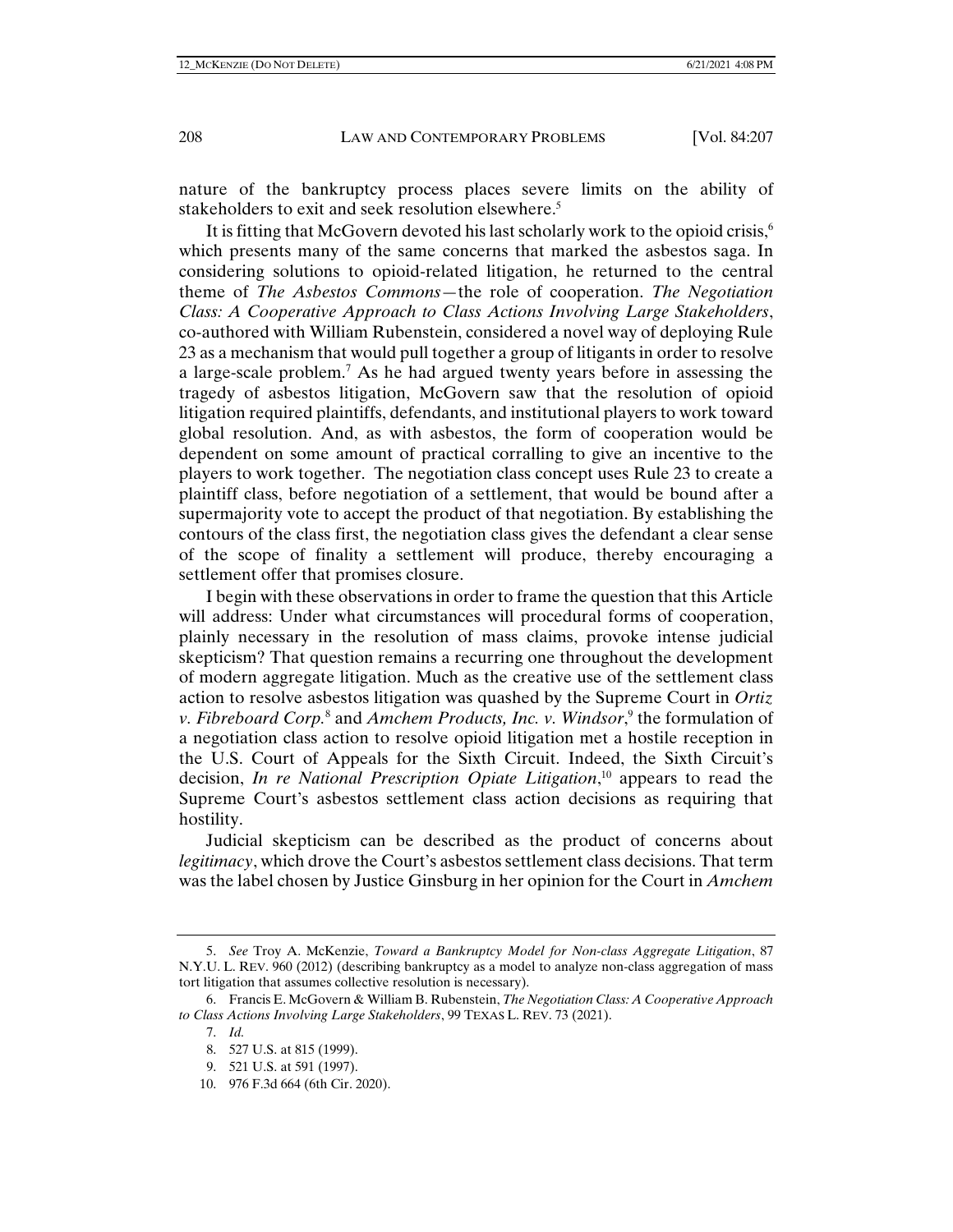to describe the question presented in the case.<sup>11</sup> The Court concluded that the deployment of the *Amchem* class action, certified under Rule 23 of the Federal Rules of Civil Procedure for settlement purposes only, was not a legitimate means of resolving asbestos litigation.<sup>12</sup>

To state that truism about the Court's decision in *Amchem* is to give little guidance about what "legitimacy" requires. Legitimacy concerns are amorphous. To label a class action as "illegitimate" conveys a mood about the propriety of the litigation. That mood may give hints about the kinds of litigation that fall within the bounds of legitimacy and those that fall outside those bounds. But the hard work of providing theoretical justification—and practical grounding—for *Amchem*'s mood has been left to scholars and the ongoing development of realworld litigation in the lower courts.

Detecting the uncertainty of the label, scholars after *Amchem* and *Ortiz* examined legitimacy as a governance problem. Articles by Samuel Issacharoff<sup>13</sup> and by John Coffee14 analogized the dilemmas of the class action to problems of governance. Drawing from a well-established literature in public law and in private law, this scholarly synthesis explored the governance model in order to give concrete shape to amorphous legitimacy concerns. The governance analogy provided a powerful analytical lens for testing the proper conduct of aggregate litigation. Under that lens, questions of the appropriate use of aggregation could be conceptualized using the familiar triad of exit, voice, and loyalty that had been developed in the literature on organizations and their governance.<sup>15</sup>

 <sup>11.</sup> *Amchem*, 521 U.S. at 597 ("This case concerns the legitimacy under Rule 23 of the Federal Rules of Civil Procedure of a class-action certification sought to achieve global settlement of current and future asbestos-related claims.").

 <sup>12.</sup> Justice Breyer's dissenting opinion did not question the reasonableness of the majority's conclusion. Instead, it framed the problem for the Court as something akin to judicial review of an administrative agency's rulemaking—a mixed question of fact, law, and policy. In other words, the legitimacy of a settlement class, in Breyer's view, was an issue best left to the discretion of the district court. *Id.* at 641 (Breyer, J., concurring in part and dissenting in part) ("The issues in this case are complicated and difficult. The District Court might have been correct. Or not. Subclasses might be appropriate. Or not. I cannot tell.").

 <sup>13.</sup> Samuel Issacharoff, *Governance and Legitimacy in the Law of Class Actions*, 1999 SUP. CT. REV. 337, 338–39 (1999).

 <sup>14.</sup> John C. Coffee, Jr., *Class Action Accountability: Reconciling Exit, Voice, and Loyalty in Representative Litigation*, 100 COLUM. L. REV. 370, 371 (2000) [hereinafter Coffee, *Class Action Accountability*]; *see also* John C. Coffee Jr., *Litigation Governance: Taking Accountability Seriously*, 110 COLUM. L. REV. 288, 288 (2010) (offering a model for aggregate litigation that relies on a representative plaintiff who would "function as a true 'gatekeeper,' pledging its reputational capital to assure class members of its loyal performance").

 <sup>15.</sup> *See* ALBERT O. HIRSCHMAN, EXIT, VOICE, AND LOYALTY: RESPONSES TO DECLINE IN FIRMS, ORGANIZATIONS, AND STATES (1970). Writing with the turmoil of the 1960s in mind, Hirschman addressed the problem of organizations in decline. He considered the tradeoffs between exiting (walking away) and using one's voice (speaking up or voting) as organizational strategies, with loyalty determining the balance between them. Hirschman's central subject was the troubled business responding to dissatisfaction among its stakeholders. But his study ranged well beyond microeconomic doctrine and across the public-private divide. He attempted to find a "unifying way of looking at issues as diverse as competition and the two-party system, divorce and the American character, black power and the failure of 'unhappy' top officials to resign over Vietnam." *Id.* at vii. In doing so, Hirschman built on earlier work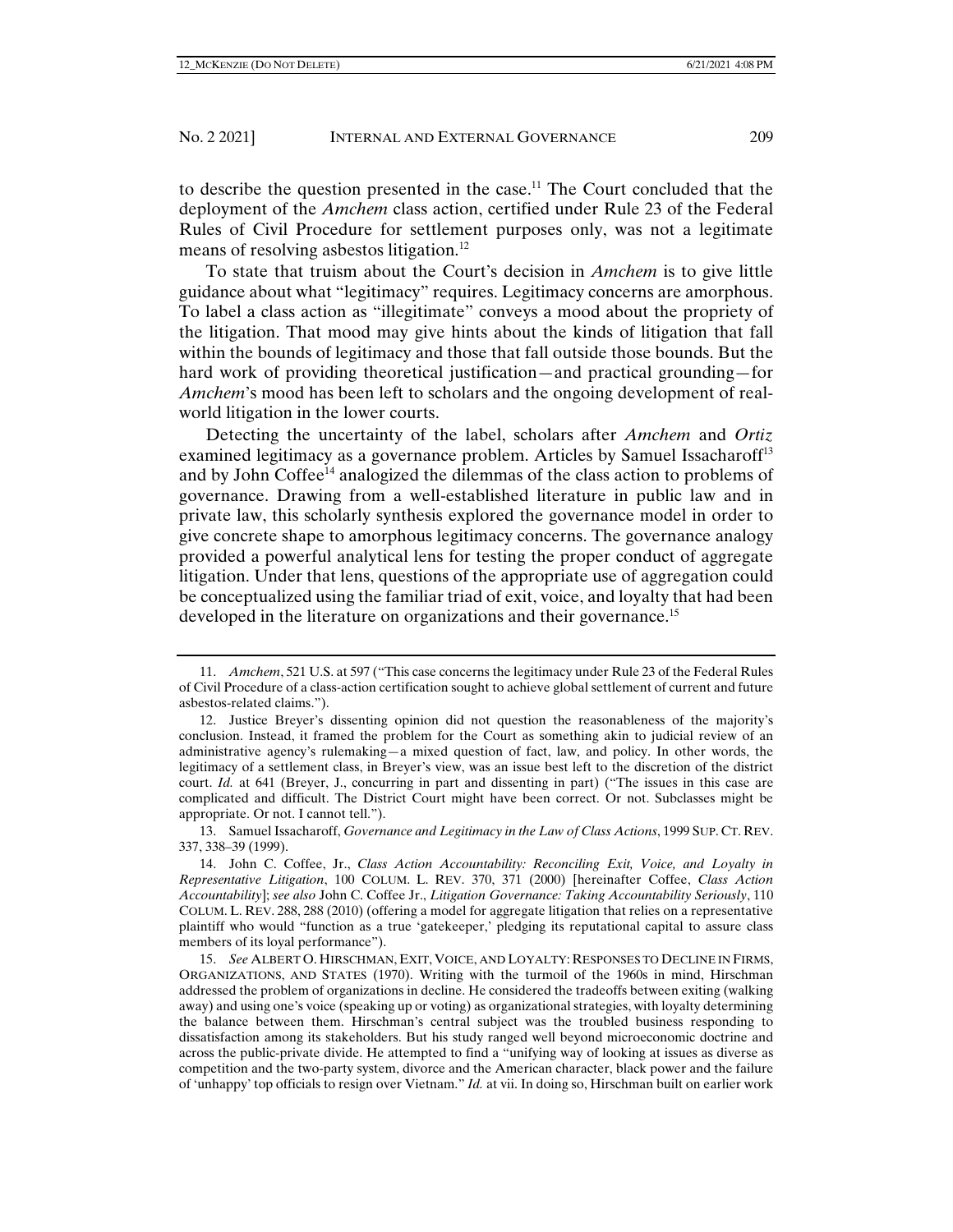The main insight of the governance model is that the class action can be thought of as presenting problems of representation. A class is an organized collective, much like a polity (in the public law literature) or a business entity (in the private law literature). Representative litigation, in turn, naturally triggers concerns about the organization of the collective and the selection and supervision of its leaders. The governance literature offered insights for resolving the problems of organizing and controlling aggregate litigation by addressing the problem of representational legitimacy.16

This Article seeks to give a name to a distinction implicit in the governance model by separating two different but intertwined concerns: *internal* governance and *external* governance. Internal governance concerns focus on the organization of the collective—how it is structured, who serves as its representatives, and how those representatives are monitored and controlled. For those questions, exit, voice, and loyalty provide a stable set of considerations to assess the bounds of aggregate litigation. External governance concerns, by contrast, focus on broader worries about the place of litigation in governing the larger polity. Those broader worries include matters that are sometimes articulated poorly as concerns about judicial competency, the separation of powers, or federalism—or are not articulated at all. For these concerns, exit, voice, and loyalty provide less traction. The external governance concerns touch on deeper anxieties about rule by lawyers and legislation by litigation.

This conceptual dichotomy should not be unfamiliar. But my goal is to tease apart the reasons that class actions and other forms of aggregate litigation spark judicial anxiety. My ultimate contention is that judicial concern about the internal governance of aggregate litigation is more tractable, because it is more closely tied to standards that provide grounding for the judicial role. It is therefore more predictable. Judicial concern about external governance, on the other hand, is more diffuse and more subject to unpredictable moods of suspicion. The Sixth Circuit's decision in *In re National Prescription Opiate Litigation*, in my view, provides an example of that problem.

on competition and sorting in the marketplace—including with respect to public goods offered by local governments. *See* Charles M. Tiebout, *A Pure Theory of Local Expenditures*, 64 J. POL. ECON. 416 (1956) (describing a model of residential mobility and competition among local governments).

It should be noted that the concept of loyalty as described by Hirschman is different from the concept as later developed in the governance literature. In the private law realm, for instance, exit, voice, and loyalty are equated with "shareholders' tripartite rights to sell, vote, and sue." Amanda M. Rose, *Cutting Class Action Agency Costs: Lessons from the Public Company*, 54 U.C. DAVIS L.REV. 337, 340 n.6 (2020). Loyalty is therefore equated with the fiduciary obligation of leaders of an organization to act in its best interests. Hirschman's concept of loyalty, by contrast, was less rigid. He sought to explain the decision of an organization's members to stay true to it by exercising the option of voice over the option of exit. *See*  HIRSCHMAN, *supra*, at 78 ("As a rule, then, loyalty holds exit at bay and activates voice.").

 <sup>16.</sup> *See* discussion *infra* Part II.B.1.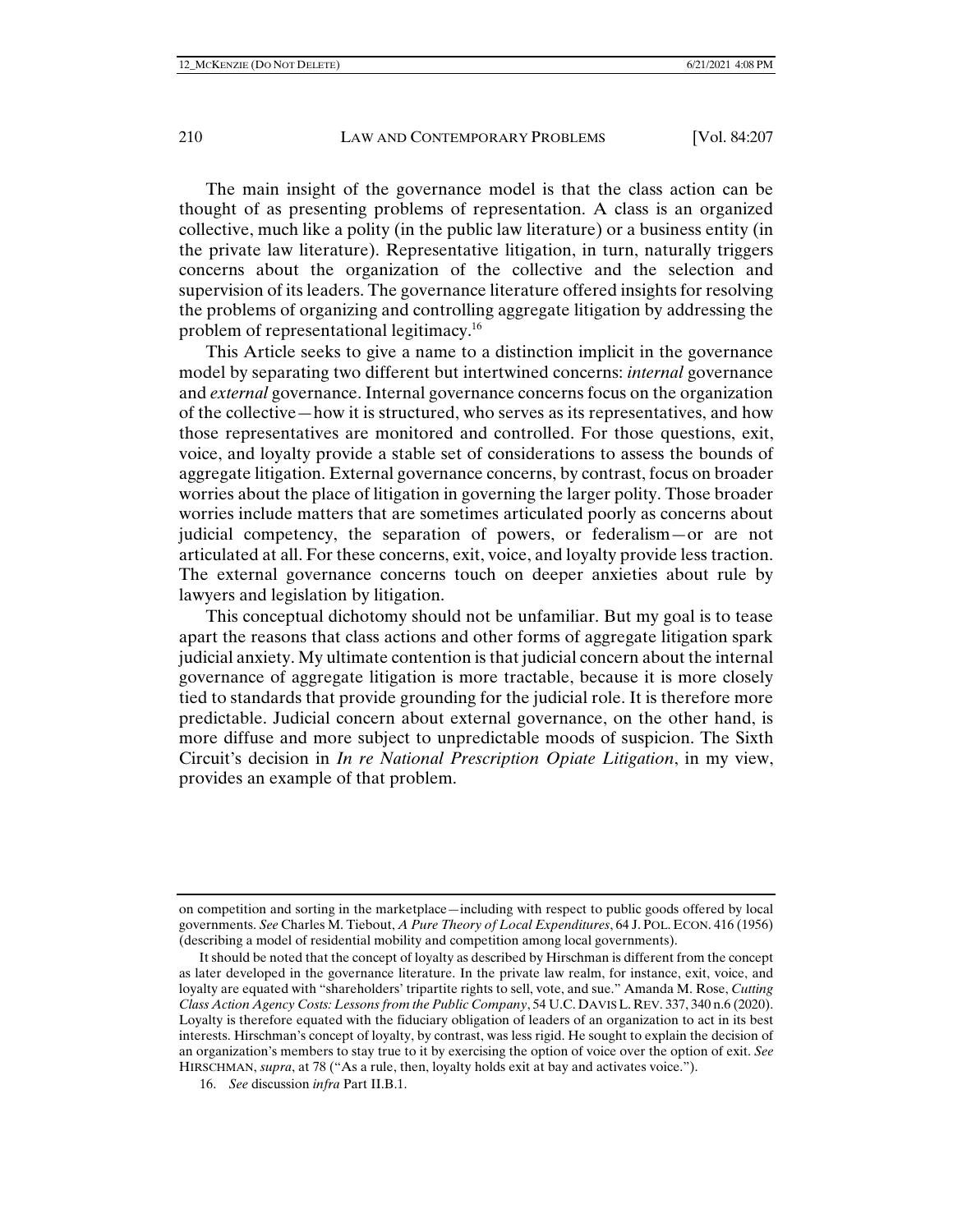## II

# GOVERNANCE, INTERNAL AND EXTERNAL

I begin by recounting the turn to the governance model after *Amchem* and *Ortiz*. By conceiving of legitimacy in terms of organizations, the governance model has provided a powerful set of guidelines for judging the proper functioning of the class action. I suggest that governance can also include another dimension—a concern about the effects of the class action that are external to the collective itself.

## A. *Amchem* and the Legitimacy of Settlement Classes

The decision in *Amchem* upset the certification of what the Court described as a "sprawling class."17 The parties to the *Amchem* class settlement had defined the group to include all persons in the United States who had been exposed to the defendants' asbestos products—whether occupationally or through the occupational exposure of a spouse or household member—and their spouses and family members, so long as they had not already filed suit for asbestos-related personal injury against the defendants.18 As analyzed by Justice Ginsburg's majority opinion, the class contained multitudes with disparate and conflicting interests. The Court explained that class members shared in common their exposure to asbestos, but that they were exposed "in different ways, over different periods, and for different amounts of time."19 Differences in state law applicable to the class members' tort claims heightened the perceived divergence across the group. $20$ 

The Court rested its concerns about these divergent interests on the absence of internal safeguards in the proposed class.<sup>21</sup> A lack of appropriate structural representation made these divergent interests fatal to class certification. Because the settlement class comprised a single group, with no subclassing, the same named plaintiffs and lawyers represented all members of the undifferentiated class. Of particular concern, the class included future claimants—class members who, although exposed to asbestos, had not yet manifested any injury.<sup>22</sup> They were lumped together with present claimants—class members who had already manifested asbestos-related injuries but had not yet filed suit. This intertemporal divergence, in the Court's view, could not be accommodated with common representation, because future claimants had an interest in ensuring greater payments in later years, while present claimants had an interest in immediate

 <sup>17.</sup> Amchem Products, Inc. v. Windsor, 521 U.S. 591, 622 (1997); *see also id*. at 624 ("No settlement class called to our attention is as sprawling as this one.").

 <sup>18.</sup> *See* Georgine v. Amchem Prods., Inc., 83 F.3d 610, 619 n.3 (3d Cir. 1996).

 <sup>19.</sup> *Amchem*, 521 U.S. at 609.

 <sup>20.</sup> *Id*. at 624.

 <sup>21.</sup> *See id.* at 627 ("The settling parties, in sum, achieved a global compromise with no structural assurance of fair and adequate representation for the diverse groups and individuals affected.").

 <sup>22.</sup> *Id.* at 628.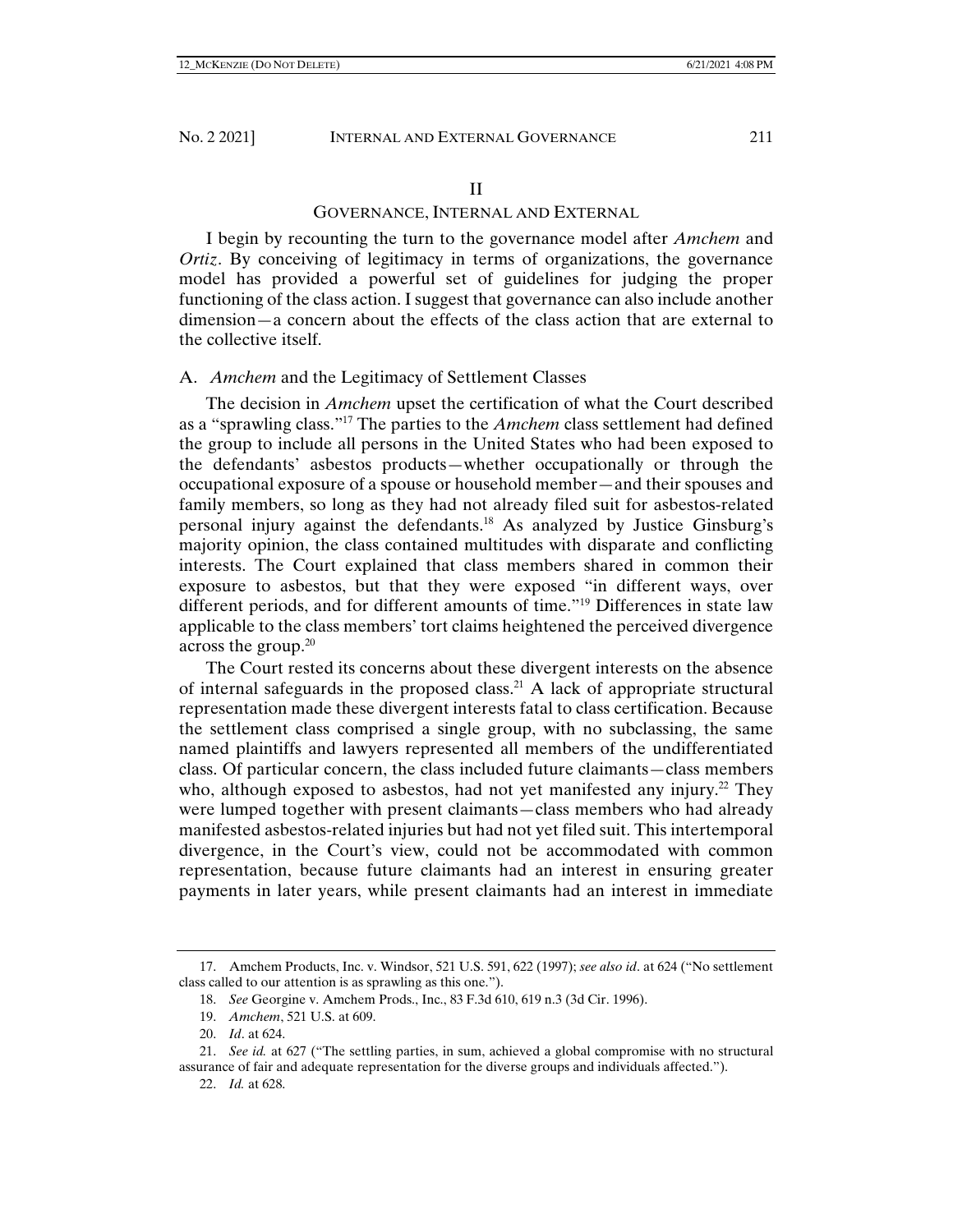payment.<sup>23</sup> The fact of settlement did not hold together the divergent interests of the class. It was insufficient that the class shared a common interest in adequate compensation of those injured by asbestos products, or a common interest in determining the propriety of the settlement.

This analysis did not turn on the outsized ambition of the settlement. Indeed, *Amchem* blessed the creative use of Rule 23. Certification of a class for settlement purposes only—a class that would never be litigated—was not expressly provided for in the rule as it existed at the time. Nevertheless, the Court accepted that a settlement class could be appropriate, so long as the prerequisites of Rule 23(a) and 23(b) had been satisfied.<sup>24</sup> Moreover, the Court accepted that the rule should be flexibly applied to accommodate the reality of settlement.<sup>25</sup>

The decision carried strong undertones of deeper concerns about the comprehensive, legislative cast of the *Amchem* settlement. At the end of the opinion for the Court, Justice Ginsburg observed—almost as an aside—that a "nationwide administrative claims processing regime would provide the most secure, fair, and efficient means of compensating victims of asbestos exposure" but that Congress had enacted no such legislation.<sup>26</sup> The unsubtle parting message of the Court was clear: judicial resolution of the asbestos problem was questionable. Deal-making by lawyers could not substitute for broad-based legislative reform. In other words, the use of the settlement class to displace legislative initiative was suspect. No one doubted that the settlement class in *Amchem* represented an effort to create comprehensive resolution of a large slice of asbestos litigation.

The Court sidestepped the need to address these concerns directly, however, by focusing on the internal structure of the class. The upshot of the decision appeared to be that faithful adherence to the required internal structure of a class action would so limit the device as to avoid the range of hard questions about its external effects—its use as a device to govern the polity.

The Court repeated the same maneuver in *Ortiz v. Fibreboard Corp.*27 Like *Amchem*, *Ortiz* presented the Court with the creative use of a settlement class. But instead of an opt-out class certified under Rule  $23(b)(3)$ , the parties structured the *Ortiz* settlement as a limited fund—a mandatory class under Rule  $23(b)(1)(B)$ . The Court again found the class to be unworthy of certification due

 <sup>23.</sup> *Id*. at 626 ("Most saliently, for the currently injured, the critical goal is generous immediate payments. That goal tugs against the interest of exposure-only plaintiffs in ensuring an ample, inflationprotected fund for the future.").

 <sup>24.</sup> *Id.* at 618–19. The Court noted that a proposal to include an explicit provision for settlementonly class actions in Rule 23 was pending before the Judicial Conference's Standing Committee on Rules of Practice and Procedure. *Id.*

 <sup>25.</sup> In particular, the "manageability" inquiry under Rule 23(b)(3)(D) could be relaxed in the settlement context. *Id.* at 620 ("Confronted with a request for settlement-only class certification, a district court need not inquire whether the case, if tried, would present intractable management problems, for the proposal is that there be no trial." (citation omitted)).

 <sup>26.</sup> *Id*. at 628–29.

 <sup>27. 527</sup> U.S. 815 (1999).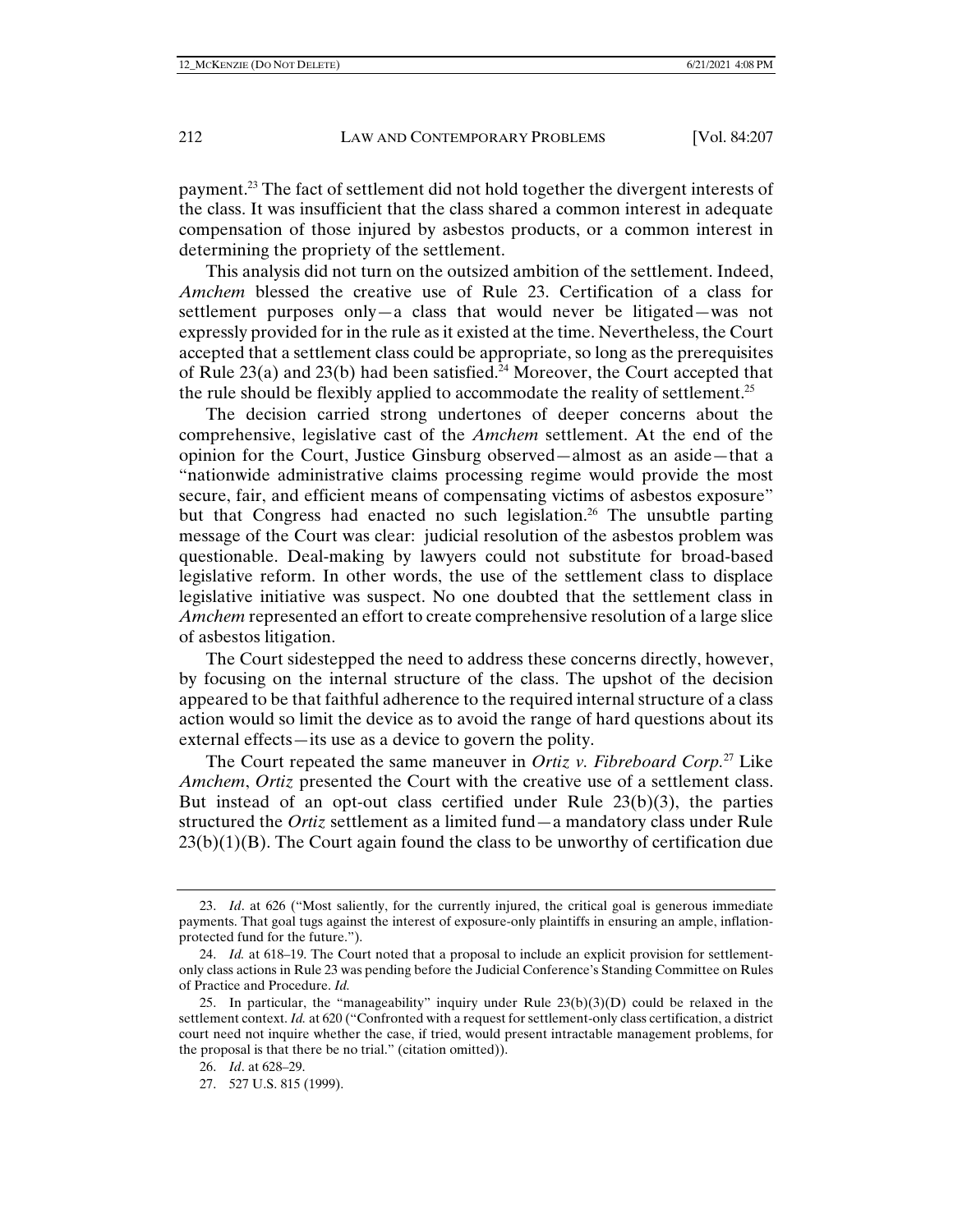to its lack of a proper internal structure.<sup>28</sup> It was insufficiently cohesive to justify group litigation under Rule  $23<sub>1</sub><sup>29</sup>$  and it did not adhere to the traditional antecedents of limited fund cases.30

But it was also clear that the use of the class action as a dealmaking device raised eyebrows. Justice Souter's opinion for the Court observed that the *Ortiz* class settlement appeared to run counter to the requirements of the Bankruptcy Code.31 Most explicitly, Chief Justice Rehnquist offered a brief concurring opinion to announce that "the 'elephantine mass of asbestos cases' cries out for a legislative solution."32 The Court in both *Amchem* and *Ortiz* seemed perturbed by the attempt to "mop up" the asbestos problem with settlement classes. Bold dealmaking by lawyers, overseen by courts eager to resolve protracted litigation, presented a legitimacy problem.

The holdings of those cases, however, were limited to the internal dynamics of the class action. As a doctrinal matter, the only legitimacy concern recognized by the Court was the failure of each of the settlement classes to adhere to the formal prerequisites under Rule 23. By focusing intently on the internal structure of the class as an organized collective, both cases hinted at, but did not address, the external effects of aggregate litigation. This left unresolved a significant boundary question—that is, where aggregate litigation ends and legislation should begin.

## B. The Turn to Governance

Because the Court's treatment of settlement classes left so many open questions, commentators turned to theories of governance for guidance. In the years since, the governance model has been the dominant approach used by scholars to theorize problems involving the class action and other forms of aggregate litigation.<sup>33</sup> Unlike the unsatisfying formalism of the Supreme Court's settlement class decisions, the governance model has given a workable set of considerations for resolving hard questions in the class action world.

#### 1. Internal Governance

*Internal governance*, as I use the term, refers to the conceptual framework deployed by class action scholars after *Amchem* and *Ortiz*. That framework embraces a model in which the legitimacy of the class action depends on representational adequacy. As developed in the literature on organizations,

 <sup>28.</sup> *See id.* at 821 ("[A]pplicants for contested certification on this rationale must show that the fund is limited by more than the agreement of the parties, and has been allocated to claimants belonging within the class by a process addressing any conflicting interests of class members.").

 <sup>29.</sup> *See id.* at 858–59.

 <sup>30.</sup> *See id*.

 <sup>31.</sup> *Id*. at 860 n.34.

 <sup>32.</sup> *Id.* at 865 (Rehnquist, C.J., concurring) (citation omitted).

 <sup>33.</sup> *See generally* Elizabeth J. Cabraser, *The Essentials of Democratic Mass Litigation*, 45 COLUM. J.L. & SOC. PROBS. 499 (2012); Samuel Issacharoff, *The Governance Problem in Aggregate Litigation*, 81 FORDHAM L. REV. 3165 (2013).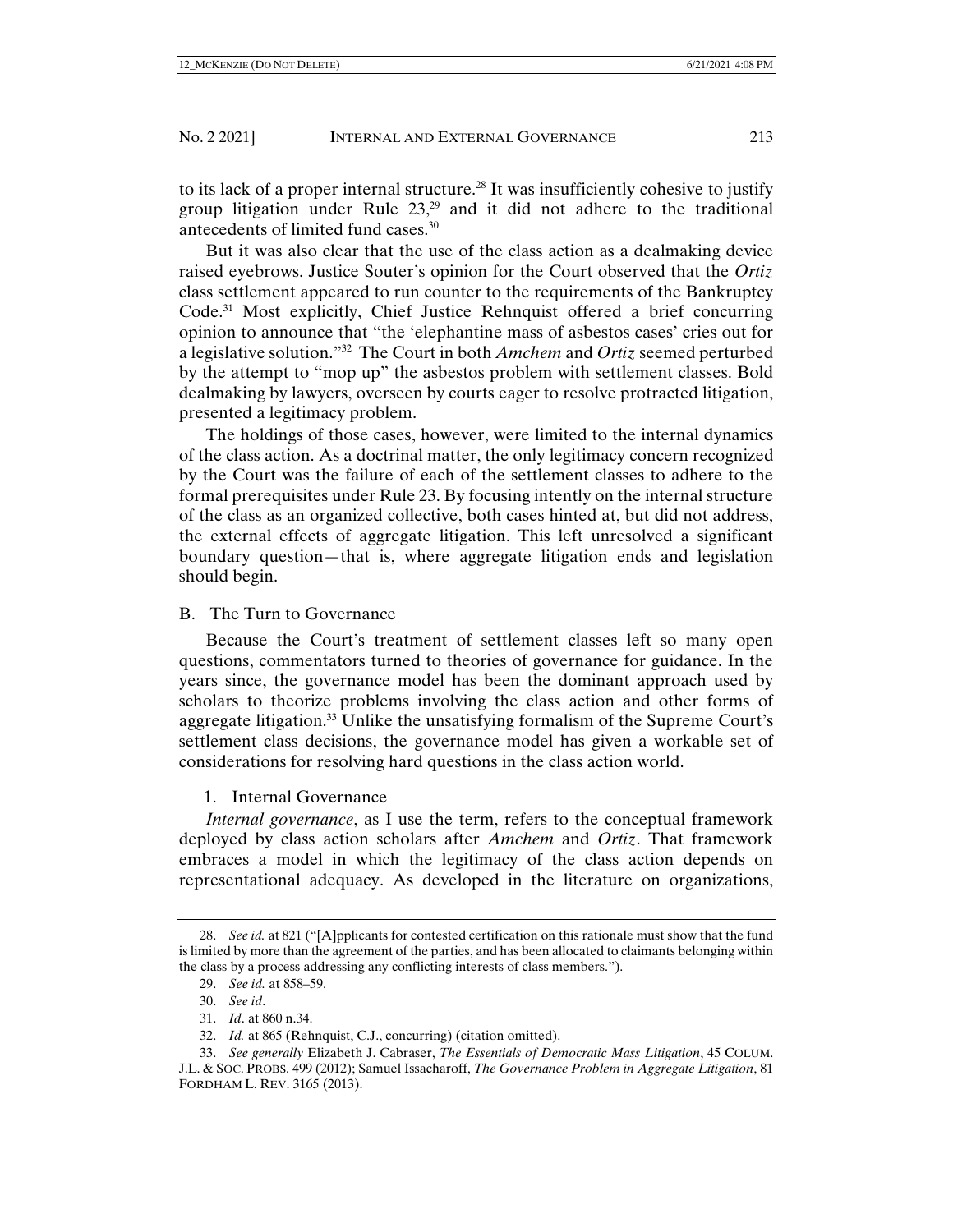governance of a firm or a political entity is chiefly an internal matter of the relationship between those who are governed and those who govern them. By analogy, the class action presents a species of these general governance problems. The private law analogy draws on the vast body of scholarship concerning the governance of corporations. Through a private law lens, the class action is an ad hoc organization in which a principal—the group of class members holding claims—is represented by agents—class counsel and the class representative—in a fiduciary relationship. In that context, the governance model seeks to ensure representational adequacy by reducing agency costs.34 Those representing the collective should be deemed to be faithful to the class only when agency costs such as the potential for the fiduciary to shirk or act disloyally—are minimized. The public law analogy develops along similar lines. Through a public law lens, the class action is akin to a public association that operates in ways that bind its members. As in a public body, the key questions in the formation and operation of class actions involve, broadly speaking, the consent of the governed and control of the collective.35

The internal governance model balances exit, voice, and loyalty as alternative mechanisms to achieve representational adequacy. Members can be given voice in the collective (the right to express their views on key decisions), a means of exit from the collective (the right to vote with their feet), or an assurance of loyalty by those who lead them (the right to responsible fiduciaries as their representatives). This menu of institutional design choices readily fits the study of class actions and other forms of complex litigation. In the class action, the emphasis has been on the policing of loyalty, with class members enjoying relatively limited voice and exit rights.36

## 2. External Governance

*External governance* speaks to different anxieties about aggregate litigation. External governance concerns do not focus on the relationship among members of the collective. Instead, these concerns touch on governance in the broadest sense—the relationship among the state, civil society, and the individual. They raise the question whether to pursue a legitimate state goal through legislation, collective action, or individual initiative. External governance concerns about the legitimacy of the class action capture the anxiety that the device is being used in a manner that steps into a sphere reserved for some other institutional actor, such as the sovereign's legislature.

External governance concerns are pervasive in the conduct of complex litigation. Generally speaking, the more ambitious the litigation, the more likely it is to raise an objection on external governance grounds. An example is the

 <sup>34.</sup> *See* Coffee, *Class Action Accountability*, *supra* note 14, at 375–76 ("[T]he class members, as the principals, should be deemed to have consented to the representation only if the agency costs associated with the relationship have been minimized. Then, and only then, is the fiduciary likely to be faithful.").

 <sup>35.</sup> *See id.* at 381–85; Issacharoff, *supra* note 13, at 374–80.

 <sup>36.</sup> *See* Elizabeth J. Cabraser & Samuel Issacharoff, *The Participatory Class Action*, 92 N.Y.U. L. REV. 846 (2017).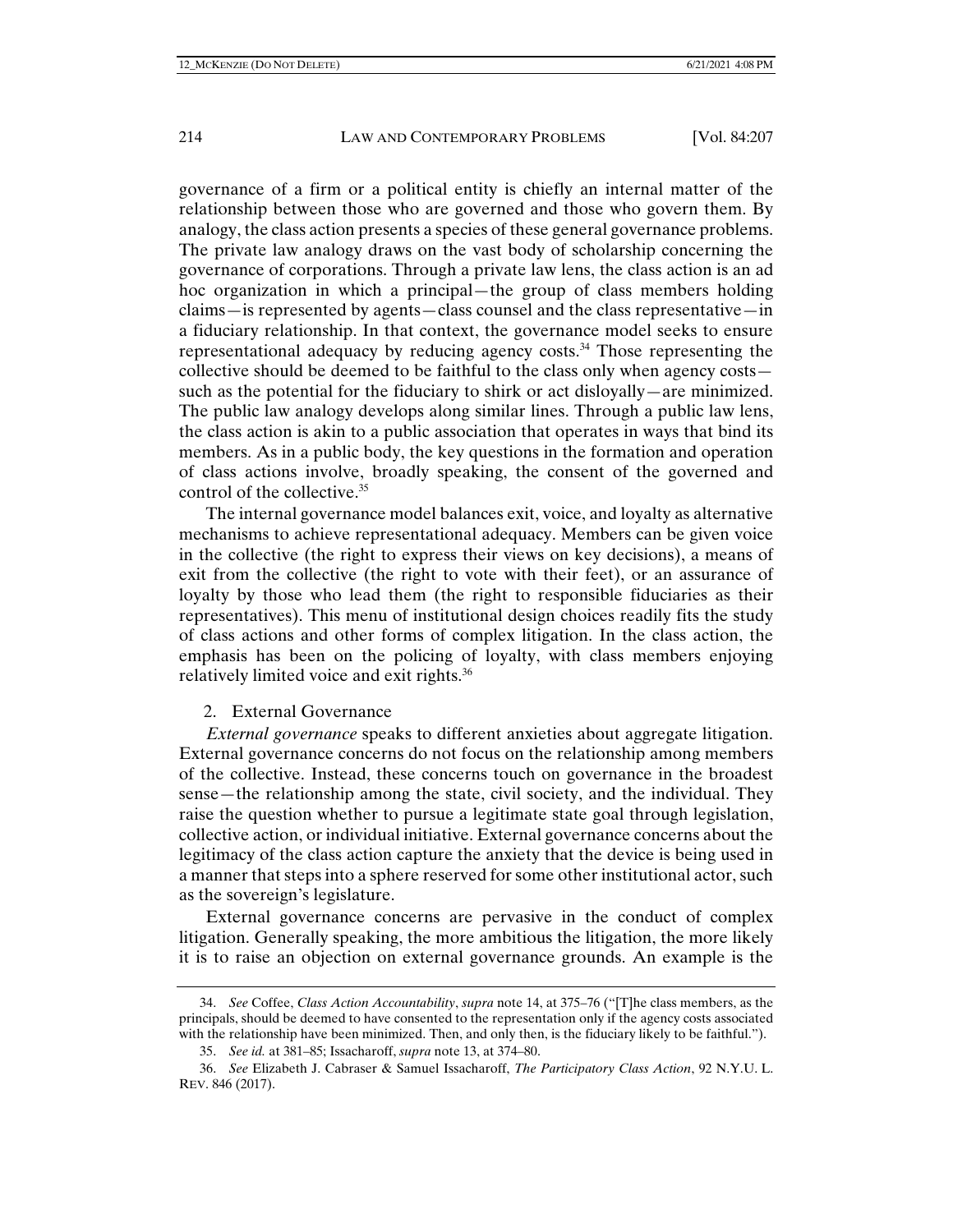*Amchem* Court's questioning of the use of the class action to generate a judicial resolution of a problem that appeared better suited for legislative or administrative bodies.37 Similarly, the *Ortiz* Court raised external governance concerns by suggesting in dicta that the use of a limited fund class action in the form arranged by the parties would get uncomfortably close to the statutory scheme put in place by Congress for distressed companies facing multiple defaults, the Bankruptcy Code.<sup>38</sup> The heightened scrutiny of choice of law in nationwide class actions can also be placed in this category. In *Phillips Petroleum v. Shutts*, for example, the state trial court's decision to certify a class and apply the law of the forum had the effect of expanding the reach of the state's substantive law by displacing the law of other states with closer connections to the transactions involved in the litigation. $39$  If aggregation serves to alter the balance of sovereign lawmaking authority across states (or within them), external governance concerns will arise.

#### III

#### THE DILEMMA OF EXTERNAL GOVERNANCE

A reader might be puzzled by my use of the label "external governance." The concerns I have described using that term are not novel. They are familiar in the study of civil litigation, and they are not necessarily tied to the class action or other forms of aggregation. The fear of "legislation by litigation," for example, is a well-known trope.40 Similarly, an established literature considers the proper balance between encouraging litigation brought by a "private attorney general," on the one hand, and using other means of regulation.<sup>41</sup> Whenever private litigants invoke the jurisdiction of a court to pursue claims that have some significant public policy implications, the relationship between courts and the broader polity will be tested.<sup>42</sup>

 <sup>37.</sup> *See supra* note 26 and accompanying text.

 <sup>38.</sup> *See supra* note 31 and accompanying text.

 <sup>39. 472</sup> U.S. 797 (1983) (stating that Kansas "'may not abrogate the rights of parties beyond its borders having no relation to anything done or to be done within them'" (quoting Home Ins. Co. v. Dick, 281 U.S. 397, 410 (1930))).

 <sup>40.</sup> *See, e.g.*, ANDREW P. MORRISS, BRUCE YANDLE & ANDREW DORCHAK, REGULATION BY LITIGATION (2009); *see also* Luther J. Strange III, *A Prescription for Disaster: How Local Governments' Abuse of Public Nuisance Claims Wrongly Elevates Courts and Litigants into a Policy-Making Role and Subverts the Equitable Administration of Justice*, 70 S.C. L. REV. 517 (2019).

 <sup>41.</sup> *See, e.g.*, Stephen B. Burbank, Sean Farhang & Herbert M. Kritzer, *Private Enforcement*, 17 LEWIS & CLARK L. REV. 637, 661–75 (2013) (describing private enforcement as an institutional design choice); J. Maria Glover, *The Structural Role of Private Enforcement Mechanisms in Public Law*, 53 WM. & MARY L. REV. 1137 (2012); Matthew C. Stephenson, *Public Regulation of Private Enforcement: The Case for Expanding the Role of Administrative Agencies*, 91 VA. L. REV. 93 (2005) (calling for a greater role by the executive branch in determining the existence and scope of private enforcement actions under federal law).

 <sup>42.</sup> The connection between legal contestation and the development of public policy is described well by Robert Kagan's concept of "adversarial legalism"—that is, "policymaking, policy implementation, and dispute resolution by means of party-and-lawyer-dominated legal contestation." ROBERT A. KAGAN, ADVERSARIAL LEGALISM: THE AMERICAN WAY OF LAW 3 (2001). For a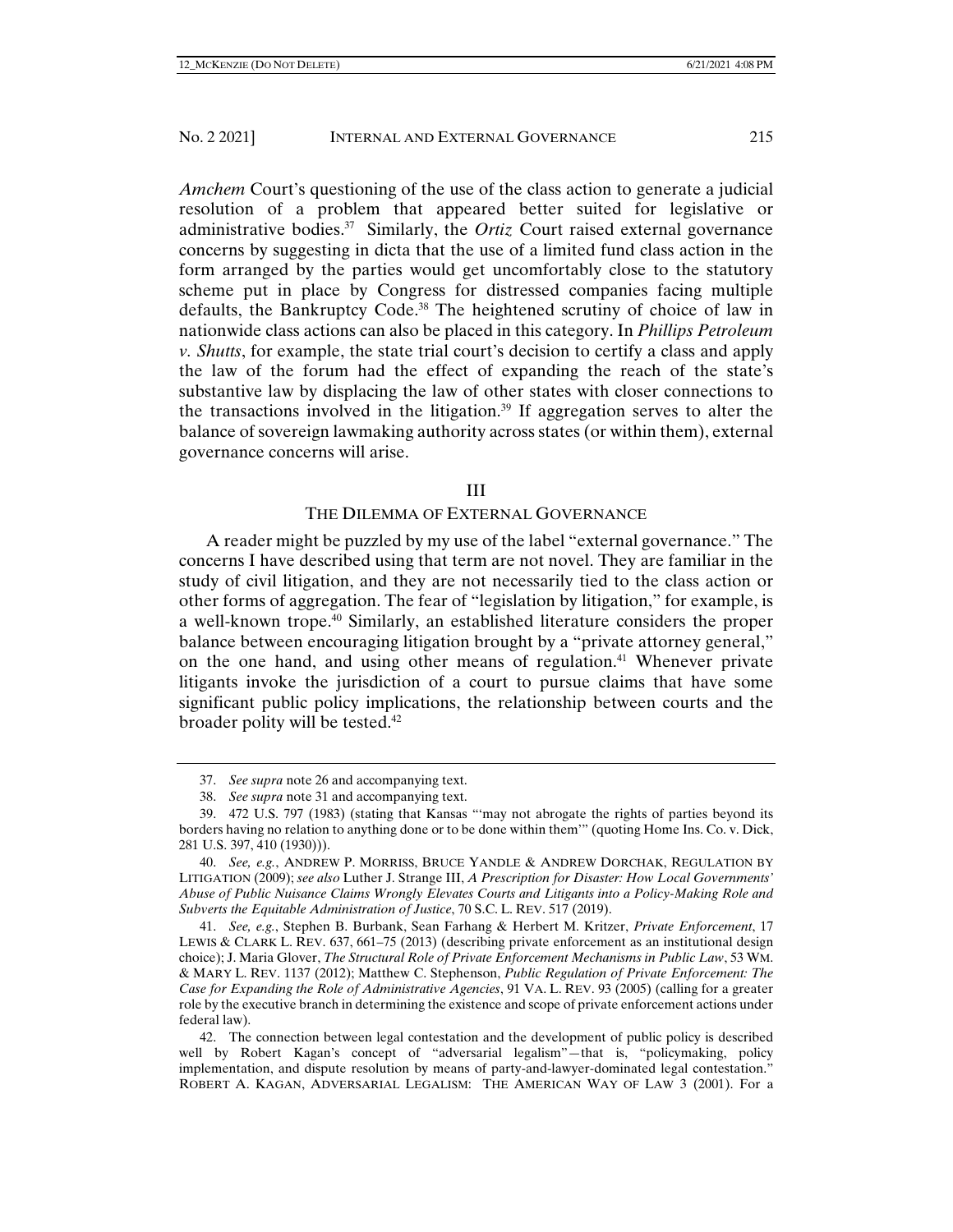But aggregate litigation greatly heightens external governance concerns in two respects. First, aggregation serves to enable litigation.<sup>43</sup> By lowering the perclaimant transaction costs of pursuing a claim, a class action gives life to litigation that might never have been brought in the first place.<sup>44</sup> Second, aggregation—by definition—expands the scope of a judicial proceeding by sweeping in large numbers of affected stakeholders. To be sure, a lawsuit brought by a single private plaintiff against a single private defendant can generate doctrine that guides future courts, and thereby influences others in the "shadow of the law" with no direct connection to the suit.<sup>45</sup> A class action judgment, however, directly determines the rights and obligations of those bound by it. Its resolution can serve to augment or displace the governing legal rules that determine the primary conduct of those within the class. As a form of law enforcement, aggregate litigation necessarily will involve lawmaking, and therefore will bump up against the other law enforcement and lawmaking structures within a polity.

Although these concerns are familiar ones, they should be considered as part of the vocabulary of legitimacy in class actions. It is incomplete to think of legitimacy as resting on internal governance concerns alone. Legitimacy also rests on considerations of external governance.

#### A. Internal Governance, External Governance, and Pretext

If external governance concerns are heightened in the class action, how do courts address them? The short answer is "very poorly." Perhaps this is because courts lack a workable model for determining when a class action presents external governance concerns. Unlike internal governance concerns, for which the focus on representational adequacy proves fruitful, there is no dominant model to guide a court that is troubled, for instance, by the potential that a class action seeks relief that is too close to the prerogatives of the legislature or touches on matters best resolved by executive action. With good reason, courts shy away from suggesting that a class action would be inappropriate because the claims do not deserve the "boost" of class certification—or vice versa. The Supreme

discussion of aggregate litigation as an example of adversarial legalism, see generally Andrew D. Bradt, *Multidistrict Litigation and Adversarial Legalism*, 53 GA. L. REV. 1375 (2019) (discussing the role of multidistrict litigation in an adversarial legal system).

 <sup>43.</sup> *See* Judith Resnik, *From Cases to Litigation*, 54 LAW & CONTEMP. PROBS. no. 3, Summer 1991, at 5, 46–50 (describing the role of aggregation in the facilitation of litigation); *see also* Stephen C. Yeazell, *Collective Litigation as Collective Action*, 1989 U. ILL. L. REV. 43, 54–55 (1989) (describing the costs, incentives, and benefits of collective litigation).

 <sup>44.</sup> Aggregation also enables litigation by subsidizing those who help to organize the litigation. *See* Judith Resnik, *Money Matters: Judicial Market Interventions Creating Subsidies and Awarding Fees and Costs in Individual and Aggregate Litigation*, 148 U. PA. L. REV. 2119, 2144–52 (2000) (describing how aggregation subsidizes the costs of the organizers of litigation).

 <sup>45.</sup> *See* Robert H. Mnookin & Lewis Kornhauser, *Bargaining in the Shadow of the Law: The Case of Divorce*, 88 YALE L.J. 950 (1979) (describing how the legal system facilitates private ordering without formal adjudication involving the parties).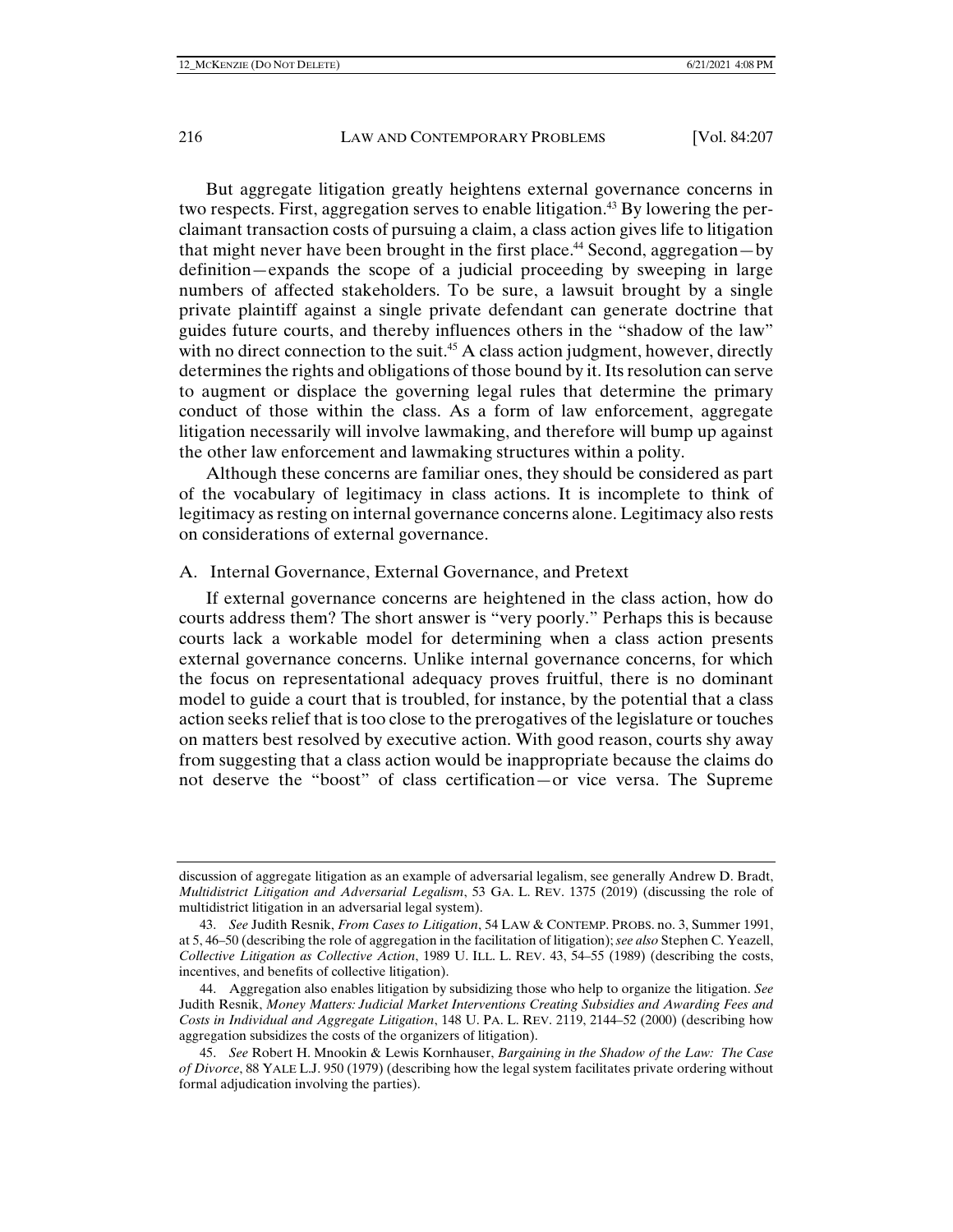Court's *Eisen* decision forecloses that type of consideration in the class certification decision.46

Lacking a model for guidance or a vocabulary for expressing external governance concerns, courts turn to the internal governance levers they have available to them. That leads to a tendency to pick at the seams of a class action's internal structure in order to vindicate matters that rest more naturally in the realm of external governance. As a consequence, the resulting judicial decisions double down on unreal formalism in the application of Rule 23's requirements.<sup>47</sup> Or, the decisions might take the opposite path of aggressively reimagining the rule's requirements in order to declare that they have not been satisfied for reasons internal to the structure of the class action.

Judge Easterbrook's opinion in *In re Aqua Dots Products Liability Litigation*48 provides a concrete example of the problem. The case involved the bizarre failure of Aqua Dots, a children's toy consisting of small beads coated with an adhesive allowing them to stick together in various shapes when sprayed with water. Inevitably, Aqua Dots were swallowed by young children who mistook the brightly colored beads for candy. Unfortunately, the contractor who manufactured the product had cut corners by substituting a cheaper chemical for the adhesive specified by the toy's maker. When ingested, the substitute chemical metabolized into gamma-hydroxybutyric acid (GHB), a "knock out" drug that can cause "nausea, dizziness, drowsiness, agitation, depressed breathing, amnesia, unconsciousness, and death."49 The product proved to be especially hazardous to children who consumed large quantities of the beads. After a number of children became seriously ill upon swallowing Aqua Dots, the toy's maker pulled it from the market in a large-scale recall. After the recall, a wave of litigation followed, including a class action brought by purchasers of the toy who sought a full refund under federal law and punitive damages under state law.<sup>50</sup> The district court denied class certification.<sup>51</sup>

The Seventh Circuit agreed that no class should have been certified, albeit for reasons different from the rationale in the district court's decision. Judge Easterbrook's opinion described the litigation as a costly undertaking to pursue an ultimate reward that would duplicate the relief provided by the toy maker's

 <sup>46.</sup> Eisen v. Carlisle & Jacquelin, 417 U.S. 156 (1974).

 <sup>47.</sup> *See* Robert G. Bone, *Walking the Class Action Maze: Toward a More Functional Rule 23*, 46 U. MICH. J.L. REFORM 1097, 1108–10 (2013) (describing examples in which the Supreme Court applied Rule 23 formalistically).

 <sup>48. 654</sup> F.3d 748 (7th Cir. 2011).

 <sup>49.</sup> *Id.* at 749.

 <sup>50.</sup> *Id.* at 751. The plaintiffs sued under the Consumer Product Safety Act, 15 U.S.C. §§ 2051-89. They also brought state-law express and implied warranty claims and claims under state consumerprotection statutes.

 <sup>51.</sup> The district court concluded that the case could not satisfy Rule 23(b)(3)'s requirements because a class action was not superior to the relief provided by the product maker's recall. *In re Aqua Dots Products Liability Litigation*, 270 F.R.D. 377, 384–85 (N.D. Ill. 2010) ("Since the defendants will provide a refund—without needless judicial intervention, lawyer's fees, or delay—to any purchaser who asks for one, there is no realistic sense in which putative class members would be better off coming to court.").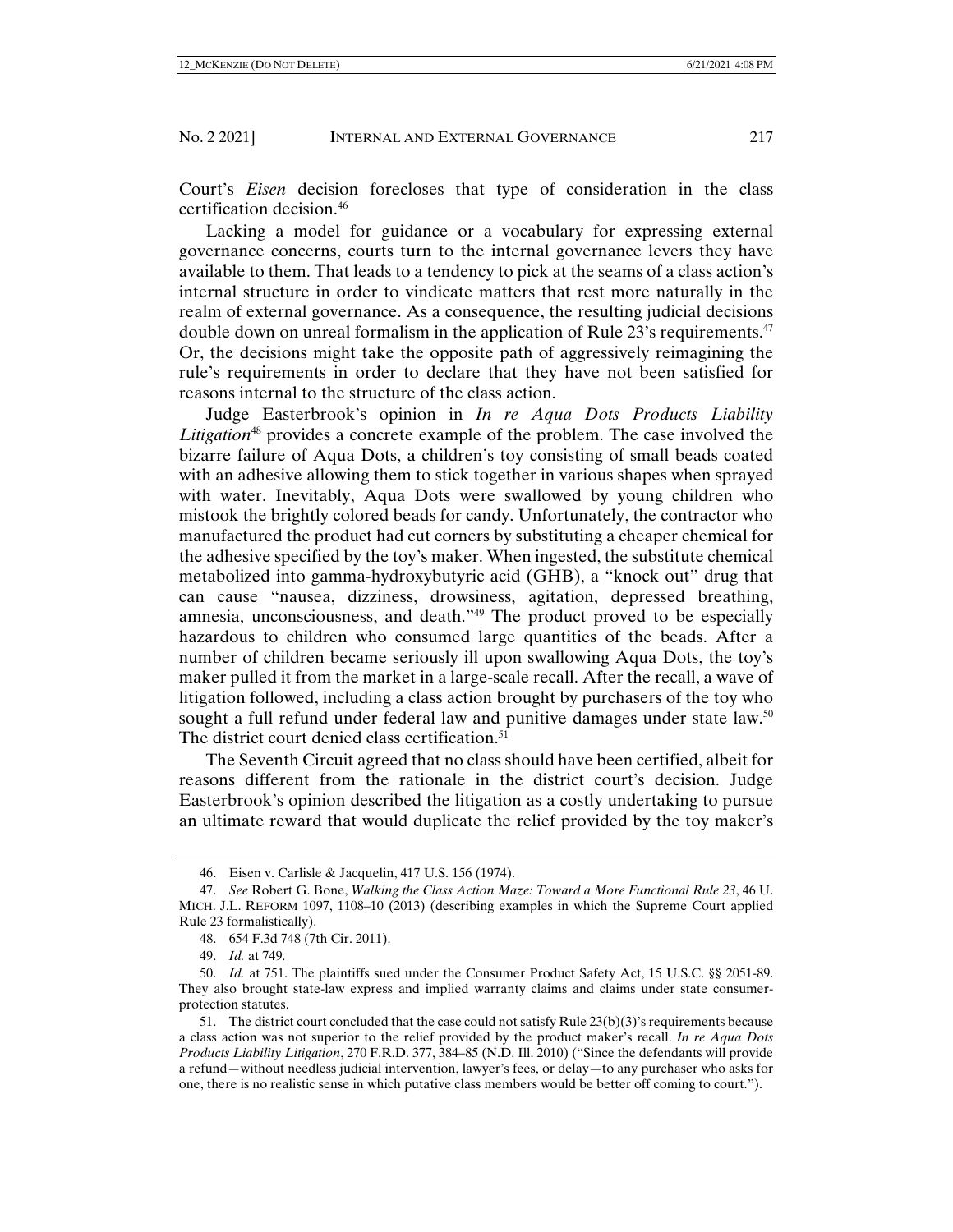voluntary recall.<sup>52</sup> One might think that the most natural way of analyzing this objection would be to consider the value of the class action as a mechanism for deterrence compared to other mechanisms, such as regulatory measures.<sup>53</sup> Indeed, those considerations, which assess how the class action interfaces with other governmental institutions, appear to be the motivating factors in Judge Easterbrook's treatment of the case. The opinion paints a positive picture of the defendant's product recall—no further injuries to children were reported after the recall was announced—and notes that the "Consumer Products Safety Commission has not expressed dissatisfaction with the recall campaign or its results."54 Instead of expressly relying on the tradeoffs between aggregation and other forms of regulation, however, the Seventh Circuit turned to Rule  $23(a)(4)$ 's requirement that the class be adequately represented. Because, in the court's view, a class action would impose costs on class members but provide relief equivalent to that which could be had at no cost (through the defendant's recall), the named plaintiffs and class counsel could not be adequately representing the interests of the class. In other words, the legitimacy of the class was suspect because of its internal structure—a lack of representational adequacy.

By shoehorning its reasoning into an internal governance framework, the Seventh Circuit dodged a more forthright confrontation with the external governance concerns that plainly troubled the court. It seems strange to treat adequacy of representation, the crucial "catchall" protection that ensures proper internal governance of the class, as so capacious that it resolves all external governance problems as well. Again, it appears that the court took the internal governance route to vindicate a legitimacy problem because it lacked a framework and vocabulary to capture its external governance concerns.

The Seventh Circuit engaged in a similar distortion of the internal governance framework to serve external governance concerns in the *Subway Footlong* litigation.<sup>55</sup> Turning the creative reimagination of Rule  $23(a)(4)$  into a broad principle of general application, the court held that when "the class representatives have agreed to a settlement that provides meaningless relief to the putative class, the district court should refuse to certify or, alternatively, decertify the class."56 The class settlement in that case had resolved claims arising out of the apparent variations in the length of the defendant's sandwiches

 <sup>52.</sup> *See In re* Aqua Dots, 654 F.3d at 751. Judge Easterbrook's conclusion that the class action simply duplicated the toy maker's recall is questionable. The recall program offered a refund or a replacement toy of like value. That might be considered equivalent to the compensatory relief sought by plaintiffs. But plaintiffs sought punitive damages as well. Easterbrook's opinion ignored the discrepancy by finding that the plaintiffs' claims for punitive damages were not manageable on choice of law grounds. *Id.* at 752. The opinion speculates that different states would have different views on whether punitive damages would be appropriate under the circumstances. *Id.* at 752.

 <sup>53.</sup> For an analysis of the case along these lines, see D. Theodore Rave, *Settlement, ADR, and Class Action Superiority*, 5 J. TORT L. 91 (2012).

 <sup>54.</sup> *See In re* Aqua Dots, 654 F.3d at 751.

 <sup>55.</sup> *In re* Subway Footlong Sandwich Marketing & Sales Practices Litigation, 869 F.3d 551 (7th Cir. 2017).

 <sup>56.</sup> *Id.* at 556.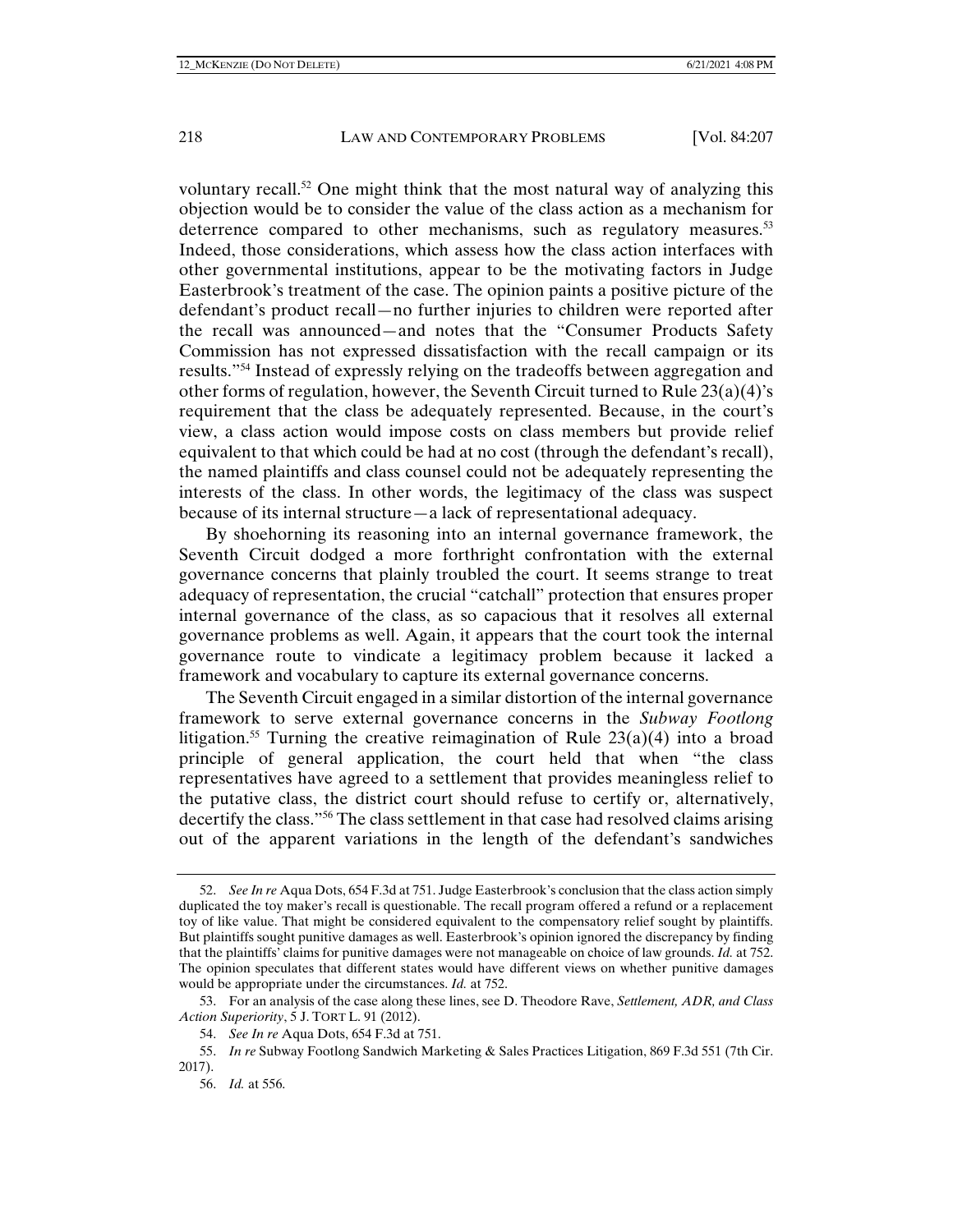(although advertised as "footlong" sandwiches, some of them allegedly fell short of that length). Early discovery cast doubt on the plaintiffs' chances of prevailing at trial, because the product variations were minimal and there was no showing that the defendant systematically shortchanged customers of the contents of the sandwiches.<sup>57</sup> The settlement that followed provided for injunctive relief for the class, mainly to alter the defendant's quality control practices, and an award of attorney's fees for class counsel. As in *Aqua Dots*, the Seventh Circuit found the relief sought to be not worth the transaction costs of class litigation and, therefore, the class to be inadequately represented.<sup>58</sup>

A more persuasive explanation of the outcome in *Subway Footlong* is that the court of appeals viewed the defendant's wrongdoing, if any, as *de minimis*, so that enabling rights enforcement and deterrence through the class action was unwarranted. To borrow the terminology used by Professor Edward Cooper, the Seventh Circuit had found the case to be an "it just ain't worth it" class.<sup>59</sup> Rather than analyze it on those terms, however, the court retreated to internal governance as pretext—that is, it insisted that a loyalty problem doomed class certification.

## B. The Absence of an External Governance Framework

Is it possible to assess the legitimacy of class actions on external governance grounds without retreating to pretextual internal governance concerns? Some of the attempts at doing so in the past have been unsatisfying. I discuss three examples of attempts to introduce external governance concerns into class action doctrine: (1) the argument that courts should not certify "annihilation" classes; (2) the Rules Committee's abandoned proposal to deny class certification when "it just ain't worth it"; and (3) the use of the Rules Enabling Act and choice of law as outlets for objections to class certification.

## 1. "Annihilation" Classes

A recurring question that should be considered as an external governance problem is whether it is appropriate to deny class certification when the damages resulting from a class judgment would be excessive. The so-called "annihilation" class problem first surfaced in the case law shortly after the adoption of the 1966 version of Rule 23. Judge Frankel's 1972 opinion in *Ratner v. Chemical Bank New York Trust Co.* denied class certification on claims for statutory damages because it "would be a horrendous, possibly annihilating punishment" to subject the defendant to a multimillion dollar class judgment for a "technical and debatable

 <sup>57.</sup> *Id.* at 554–55.

 <sup>58.</sup> *Id.* at 555–57.

 <sup>59.</sup> Edward H. Cooper, *The (Cloudy) Future of Class Actions*, 40 ARIZ. L. REV. 923, 937 (1998). The "just ain't worth it" label was coined in the 1990s to describe the Civil Rules Advisory Committee's proposed amendment to Rule 23(b)(3) that would allow courts to consider "whether the probable relief to individual class members justifies the costs and burdens of class litigation." *Id.* at 937. *See also infra* notes 68-70 and accompanying text.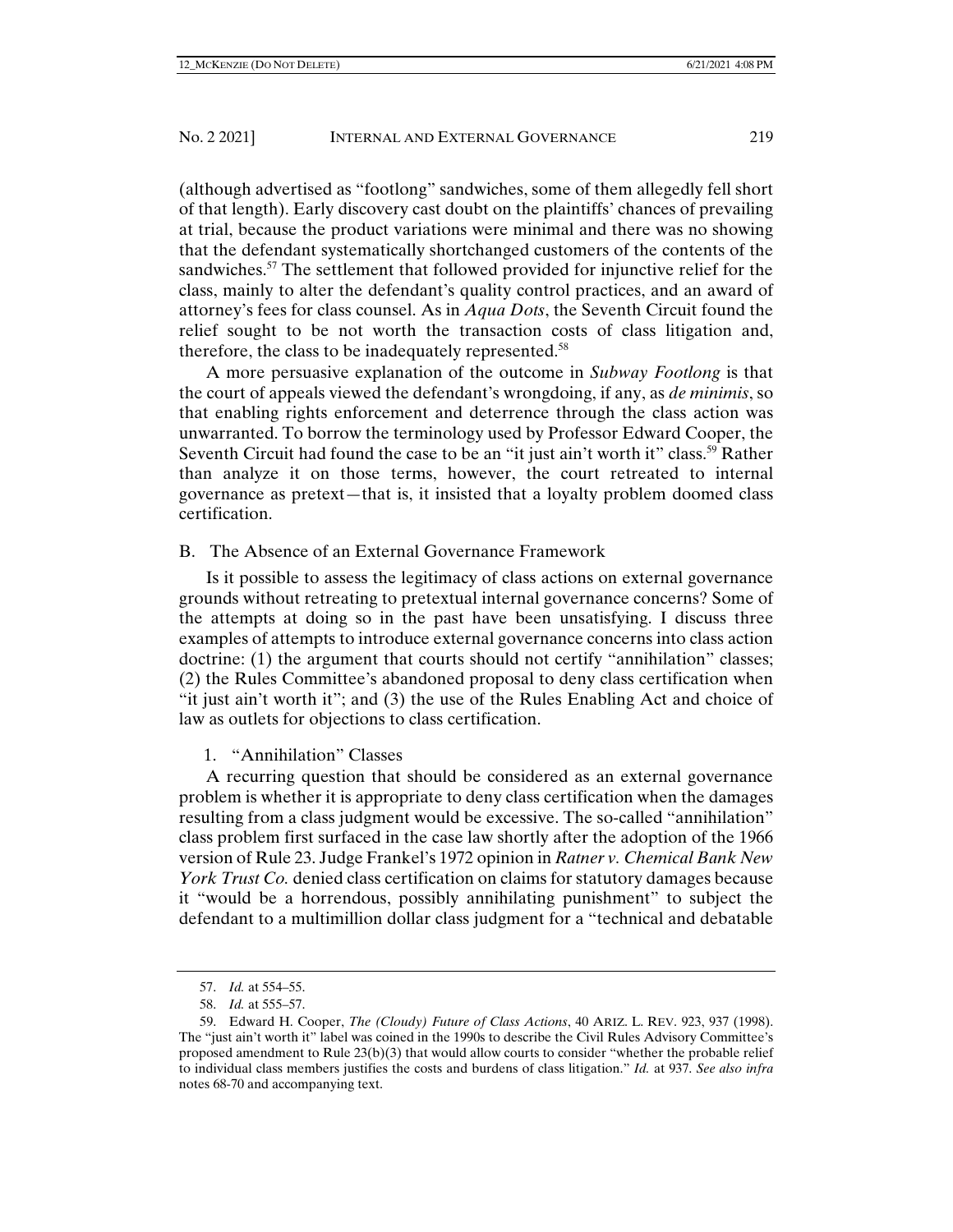violation of the Truth in Lending Act."60 The Ninth Circuit then recited the reasoning of *Ratner*, albeit in *dicta*, on the way to rejecting certification, on superiority grounds, of an antitrust class action in which the treble damages award would have been "staggering."61 Those decisions from the 1970s laid down markers for counsel in later cases.<sup>62</sup> Although the argument has been revived in various guises, it has not garnered much support.<sup>63</sup>

Framed as a superiority concern, the excessive damages argument has found disfavor in the years since. Courts have rejected it as too subjective—an assessment of the "chancellor's foot" variety that risks flouting the substantive law.64 The Seventh Circuit, for example, has admonished district courts to confine any concerns about the potential excessiveness of a class action damages award to the post-certification stages of litigation.<sup>65</sup> An award that is constitutionally excessive can at that later time be reduced, but that should not affect class certification. Implicit in that direction is an acknowledgment that Rule 23 is poorly adapted to the consideration of external governance concerns. Indeed, any other approach would appear to put the court on a collision course with the

 <sup>60.</sup> Ratner v. Chem. Bank N.Y. Trust Co., 54 F.R.D. 412, 416 (S.D.N.Y. 1972).

 <sup>61.</sup> Kline v. Coldwell, Banker & Co., 508 F.2d 226, 234–35 (9th Cir. 1974).

 <sup>62.</sup> *See also* Shields v. First Nat'l Bank of Ariz., 56 F.R.D. 442, 446 (D. Ariz. 1972) (calling a multimillion-dollar recovery for the class "possibly annihilating punishment").

 <sup>63.</sup> The concern has found favor, however, in legislative proposals to restrict the certification of a class action in cases involving statutory penalty provisions. New York adopted a restriction of that kind when the legislature added a class action provision to the state's civil procedure code in 1975. N.Y. C.P.L.R. § 901(b); *see also* Shady Grove Orthopedic v. Allstate Ins. Co., 559 U.S. 393, 444 (2010) (Ginsburg, J., dissenting) ("Aiming to avoid 'annihilating punishment of the defendant,' the New York Legislature amended the proposed statute to bar the recovery of statutory damages in class actions.").

 <sup>64.</sup> *See, e.g.*, Murray v. GMAC Mortg. Corp., 434 F.3d 948, 954–55 (7th Cir. 2006) (suggesting that limiting the recovery based on excessiveness of damages is best done after a class is certified).

 <sup>65.</sup> *Id.* at 955.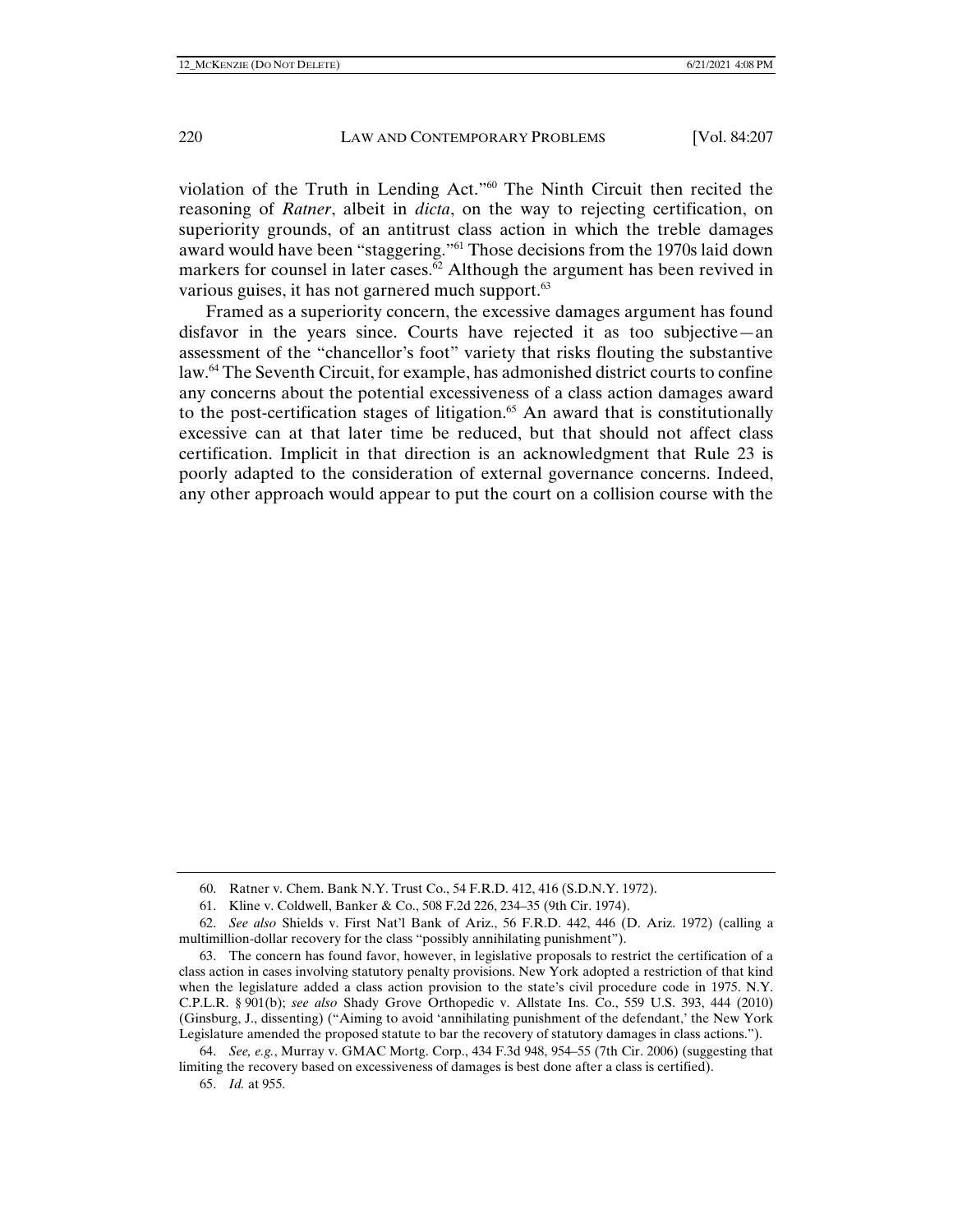legislative direction contained in the substantive law.<sup>66</sup> Instead, those concerns must be delinked from the aggregation question itself.<sup>67</sup>

2. "It Just Ain't Worth It" Classes

More serious thought has been given to whether particular claims are undeserving of the time and expense of class treatment. The Advisory Committee on Civil Rules proposed amending Rule 23 to include the consideration, as an explicit factor in Rule  $23(b)(3)$ , of the question "whether the public interest in and the private benefits of—the probable relief to individual class members justify the burdens of the litigation."<sup>68</sup> The proposal was a forthright attempt to allow courts an outlet for discussing the external governance consequences of class litigation. As described by Professor Cooper, the Reporter for the Advisory Committee, the proposal would have permitted "consideration of the balance between the need for private enforcement of public values through Rule 23 and the costs of the proceeding."69 The proposal became known as the "it just ain't worth it" factor, accepting that some class actions could not be justified even if otherwise properly structured and conducted by faithful representatives. Due to the "trivial nature of individual benefits, and the insignificant character of the alleged wrong," claims could be denied class treatment.<sup>70</sup>

*Id.* at 26. Judge Newman viewed the first option as presenting due process concerns akin to those identified by the Supreme Court in its cases imposing constitutional limits on excessive punitive damage awards. *Id.* (citing State Farm Mutual Auto. Ins. Co. v. Campbell, 538 U.S. 408 (2003)). The second option would leave each claimant to pursue an individual lawsuit, which would result in "needlessly clogging the courts with repetitious suits if many are filed, or rewarding some law violators with liability for only a slight amount of total damages if, as seems more likely, few suits are filed." *Id.* 

Instead, Judge Newman offered a third option—construing the remedial provision of the statute in question to permit an award of less than \$1000 each to the absent class members. This option would treat the statutory damages provision as a flexible upper limit rather than a uniform, mandatory amount. *See* PRINCIPLES OF THE LAW—AGGREGATE LITIGATION § 1.03 Reporters' Notes cmt. e (AM. LAW INST. 2010) [hereinafter ALI PRINCIPLES] (discussing *Parker*).

 67. *See* Bateman v. Am. Multi-Cinema, Inc., 623 F.3d 708 (9th Cir. 2010) (holding that Rule 23 does not allow trial courts to consider as a factor governing class certification whether the defendant's liability would be disproportionate to class members' actual damages).

70. *Id.*

 <sup>66.</sup> The Second Circuit's decision in *Parker v. Time Warner Co.*, 331 F.3d 13 (2003), involved this tension between the aims of the substantive law and the possibility that procedural aggregation will outstrip those aims. The plaintiffs in the case sought certification of a class of customers, each of whom held a claim with an entitlement to \$1000 in statutory damages if the class prevailed. Because of the size of the class, the aggregate statutory damages award would have been some \$12 billion. Judge Jon Newman, in a concurring opinion, explained the dilemma presented by the case:

At first glance, the tension appears to admit of only two possibilities: (1) the class certification motion is granted, and, if the allegations are proven, Time Warner becomes liable for damages of up to \$12 billion, or (2) the class certification motion is denied, and each victim of Time Warner's alleged violations remains free to pursue an individual claim for \$1,000 (or the alternative daily minimum recovery or actual damages). Both options are unsatisfactory.

 <sup>68.</sup> Draft Civil Rule 23(b)(3)(F), in REPORT OF THE ADVISORY COMMITTEE ON CIVIL RULES (Comm. Print Dec. 1995).

 <sup>69.</sup> Edward H. Cooper, *Rule 23: Challenges to the Rulemaking Process*, 71 N.Y.U. L. REV. 13, 19 (1996). The language of the proposal was modified slightly before publication.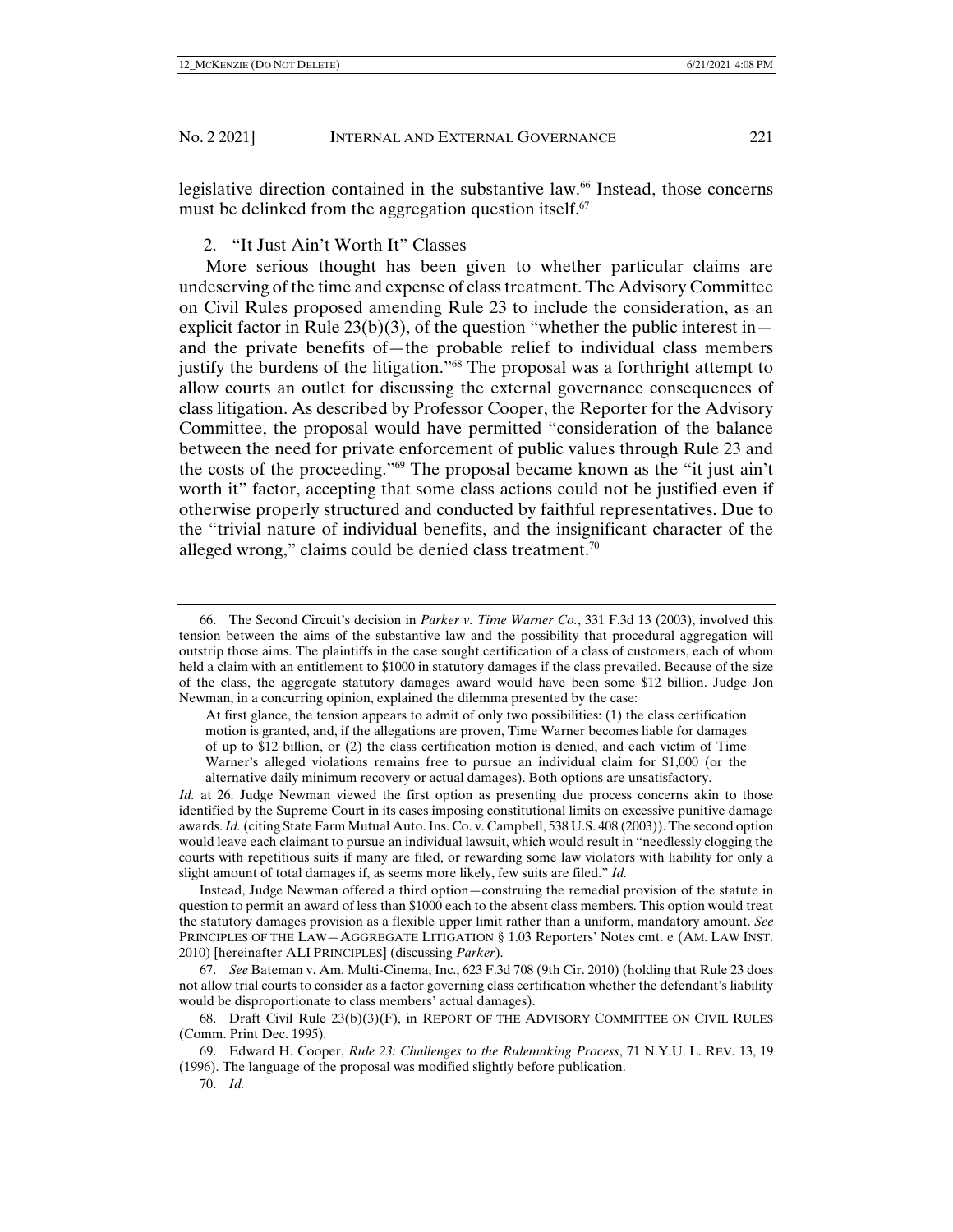The proposed amendment to Rule 23 met broad resistance, and the Advisory Committee did not adopt it. The Advisory Committee's report explaining why the proposal was dropped gives a cogent description of the competing arguments for and against its adoption:

The most fundamental question is whether a procedural rule that emanated from the Enabling Act process should become the authority that supports private initiation and control of public law-enforcement values. Present Rule  $23(b)(3)$  practice is urgently supported by advocates of private enforcement as an indispensable supplement to public enforcement. It is argued that Rule 23(b)(3) has taken on a substantive role, that Congress has relied on the enforcement mechanism of  $(b)(3)$  classes in many post-1966 statutes, and that any attempt to reduce the substantive role of  $(b)(3)$  classes would violate the limits of the Enabling Act. With equal fervor, it is responded that the authors of Rule 23(b)(3) never intended that it take on the role it has assumed. Creation of private attorney-general provisions, on this view, is a matter of substantive law that should be left to Congress. The time has come to roll back the substantive consequences that have evolved from a proposal designed to provide only an efficient means of aggregating the claims of those who knowingly choose to participate in the enforcement action.<sup>7</sup>

The Advisory Committee pointed to theoretical and practical problems with the proposal. One fear was that an explicit weighing of the public benefits of class treatment would inevitably draw judges into assessing the wisdom and weight of statutory policies.72 Another criticism took aim at the proposal's tethering of individual class member compensation with the worthiness of class treatment. That criticism sprang from the view that deterrence and the supplementation of public enforcement were the chief goals of the class action. The practical concerns also included the difficulty of calculating the burdens of maintaining a class action—to the litigants and to the courts.<sup>73</sup>

These objections were sometimes framed as Rules Enabling Act concerns. The proposal, in the view of the objectors, would have opened the door for unguided judicial discretion, which in turn would invite judges to make their own value judgments about certain types of claims.<sup>74</sup> Whether or not the proposal would have violated the Rules Enabling Act, this objection touched on a deeper truth. In seeking to give courts a way of venting their external governance concerns in class action litigation, the Advisory Committee had not erected a helpful framework for judicial consideration. Unlike internal governance concerns, which can be judged using the guideposts of exit, voice, and loyalty, no similar vocabulary was developed for processing external governance concerns.

 <sup>71.</sup> REPORT OF THE ADVISORY COMMITTEE ON CIVIL RULES 36 (Comm. Print May 1997).

 <sup>72.</sup> *Id.* at 37.

 <sup>73.</sup> *Id.* at 38. As a consequence, the Advisory Committee feared that preliminary litigation over certification would be "grievously protracted."

 <sup>74.</sup> *See* Linda S. Mullenix, *The Constitutionality of the Proposed Rule 23 Class Action Amendments*, 39 ARIZ. L. REV. 615, 621–22 (1997) ("In essence, objectors argue that the Advisory Committee has exceeded its authority in making this normative policy decision about a certain type of class action, which is a policy decision entrusted to Congress.").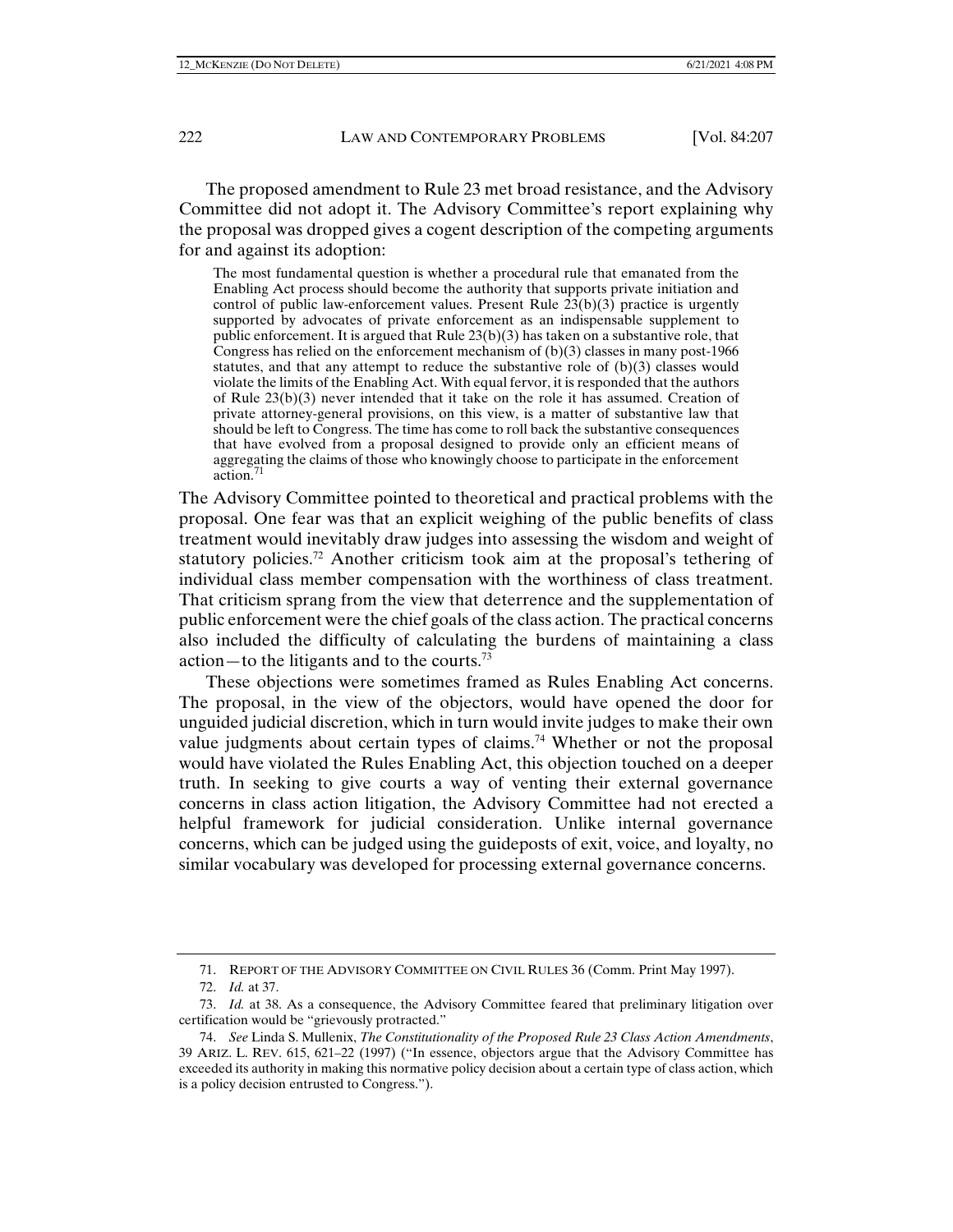## 3. The Rules Enabling Act Objection and Choice of Law

Perhaps the command of the Rules Enabling Act can be taken as setting forth a framework for raising and considering external governance concerns. The Act, of course, commands that the rules of practice and procedure promulgated by the Supreme Court "shall not abridge, enlarge or modify any substantive right."<sup>75</sup> As an outlet for external governance concerns, however, the Act is at once too specific and too open-ended to offer guidance.

The Third Circuit's decision in *Sullivan v. DB Investments, Inc.* 76 gives a sense of why external governance concerns are poorly expressed through invocations of the Rules Enabling Act. The class action in *Sullivan* resolved a group of claims arising out of a common nucleus of operative fact—the defendants' alleged cartelization of the diamond market.<sup>77</sup> The settlement covered indirect diamond purchasers seeking damages under state competition laws. Some states' competition laws, however, follow federal antitrust law and prohibit indirect purchaser claims for antitrust injuries.78 Nevertheless, the settlement provided for payment to the indirect-purchaser class members, without further inquiry into whether the state law that would apply to an individual class member's claims would permit recovery.79 The Third Circuit, sitting *en banc*, affirmed the district court's approval of the settlement class.

The majority and dissenting opinions chiefly disagreed on an internal governance question—whether the class of indirect purchasers was sufficiently cohesive to satisfy Rule  $23(b)(3)$ 's predominance requirement.<sup>80</sup> But the answer to that question turned on an inquiry that implicated external governance concerns—whether state law variations across the class could be smoothed over by way of settlement, without the need for an intense choice-of-law analysis for individual class members. This subsidiary question could be reframed more starkly as whether, by settlement, a nationwide class action could be used to alter the governing law controlling the conduct of participants in an industry.

Judge Jordan's dissent painted the settlement as violating the Rules Enabling Act by redefining the substantive rights of class members. In Judge Jordan's telling, the class action device was being used in *Sullivan* to transform the substantive law that should regulate the primary conduct of participants in the diamond market.<sup>81</sup> Along the way, some class members—those who, after a choice-of-law analysis, would be governed by the law of states that reject indirect-

 <sup>75. 28</sup> U.S.C. § 2072(b).

 <sup>76. 667</sup> F.3d 273 (3d Cir. 2011).

 <sup>77.</sup> *Id.* at 338 (Scirica, J., concurring).

 <sup>78.</sup> *See* Ill. Brick Co. v. Illinois, 431 U.S. 720 (1977).

 <sup>79.</sup> The settlement was structured as two classes—a direct-purchaser class and an indirect-purchaser class. The indirect-purchaser class was in turn divided into subclasses for consumer claimants and resellers. *Sullivan*, 667 F.3d at 289.

 <sup>80.</sup> *See id.* at 297 ("Our dissenting colleagues focus on this issue as well, and adopt a specific requirement that every class member has 'some colorable legal claim' in order for a district court to certify a class.") (citing Jordan, J., dissenting).

 <sup>81.</sup> *Id.* at 352–55 (Jordan, J., dissenting).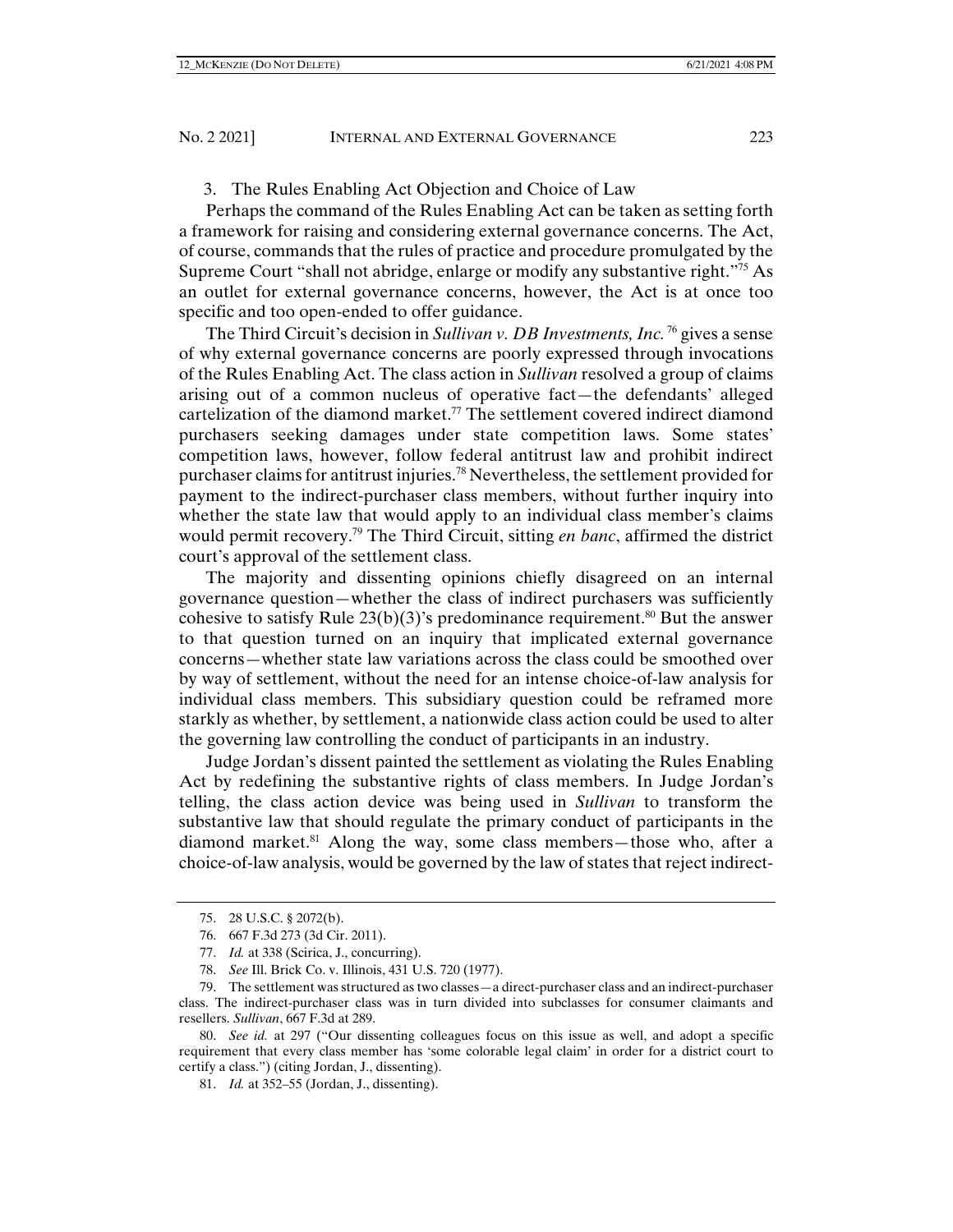purchaser claims—had their rights enlarged. As a consequence, other class members who would have a viable indirect-purchaser claim in individual litigation were forced to share the bounty with class members who had no entitlement to recover at all.

These criticisms belong to the same species as the choice-of-law problems identified in *Phillips Petroleum Co. v. Shutts*. 82 The main holding of *Shutts*—that due process protections for absent class members in a nationwide class obviate the need for their affirmative consent to personal jurisdiction in the forum<sup>83</sup> $-$  is an example of the Court's assessment of class action legitimacy as a function of proper internal governance. The other part of *Shutts*—the choice-of-law holding—is quite different. The Court's attention to choice-of-law in nationwide class actions was based on external governance concerns. Because *Shutts* involved a state-court class action, the Court analyzed those external governance concerns under the Due Process Clause and the Full Faith and Credit Clause, rather than the Rules Enabling Act. But the concerns are the same.

It was highly suspect for a state court to use the class action device in a way that amplified the regulatory power of that state far beyond its legitimate reach. As then-Justice Rehnquist's opinion for the Court explained, Kansas could not "abrogate the rights of parties beyond its borders having no relation to anything done or to be done within them."84 The problem identified in the choice-of-law portion of *Shutts* depends less on the relationship among class members and their representatives. Indeed, considerations of exit, voice, and loyalty—which explain the *Shutts* Court's personal jurisdiction holding—play no role in the choice-oflaw holding.<sup>85</sup>

Nevertheless, *Shutts*'s choice-of-law holding proved to be something of a dead end. Although it looms as a consideration that can complicate class certification, no robust model for the appropriate external governance role of the class action guides courts in the post-*Shutts* cases. Thus, Judge Jordan's focus on the alteration of substantive rights appears unlikely to develop into a coherent framework for assessing the external governance concerns presented by class settlements that provide redress in ways that might alter the governing law applicable to an individual class member's claim.

#### IV

#### NEGOTIATIONS AND GOVERNANCE: OPIOIDS IN PERSPECTIVE

To return to the Sixth Circuit panel's rejection of the opioids negotiation class, was the decision driven by internal or external governance concerns? It is

 <sup>82. 472</sup> U.S. 797 (1985).

 <sup>83.</sup> *See id.* at 811–14 (explaining the due process protections available to absent class members).

 <sup>84.</sup> *Id.* at 822 (internal quotation marks omitted).

 <sup>85.</sup> The Court expressly rejected the argument that members of the class had consented to the application of Kansas law to resolve their claims by failing to opt out. *Id.* at 820 ("Even if one could say that the plaintiffs 'consented' to the application of Kansas law by not opting out, plaintiff's desire for forum law is rarely, if ever controlling.<sup>"</sup>).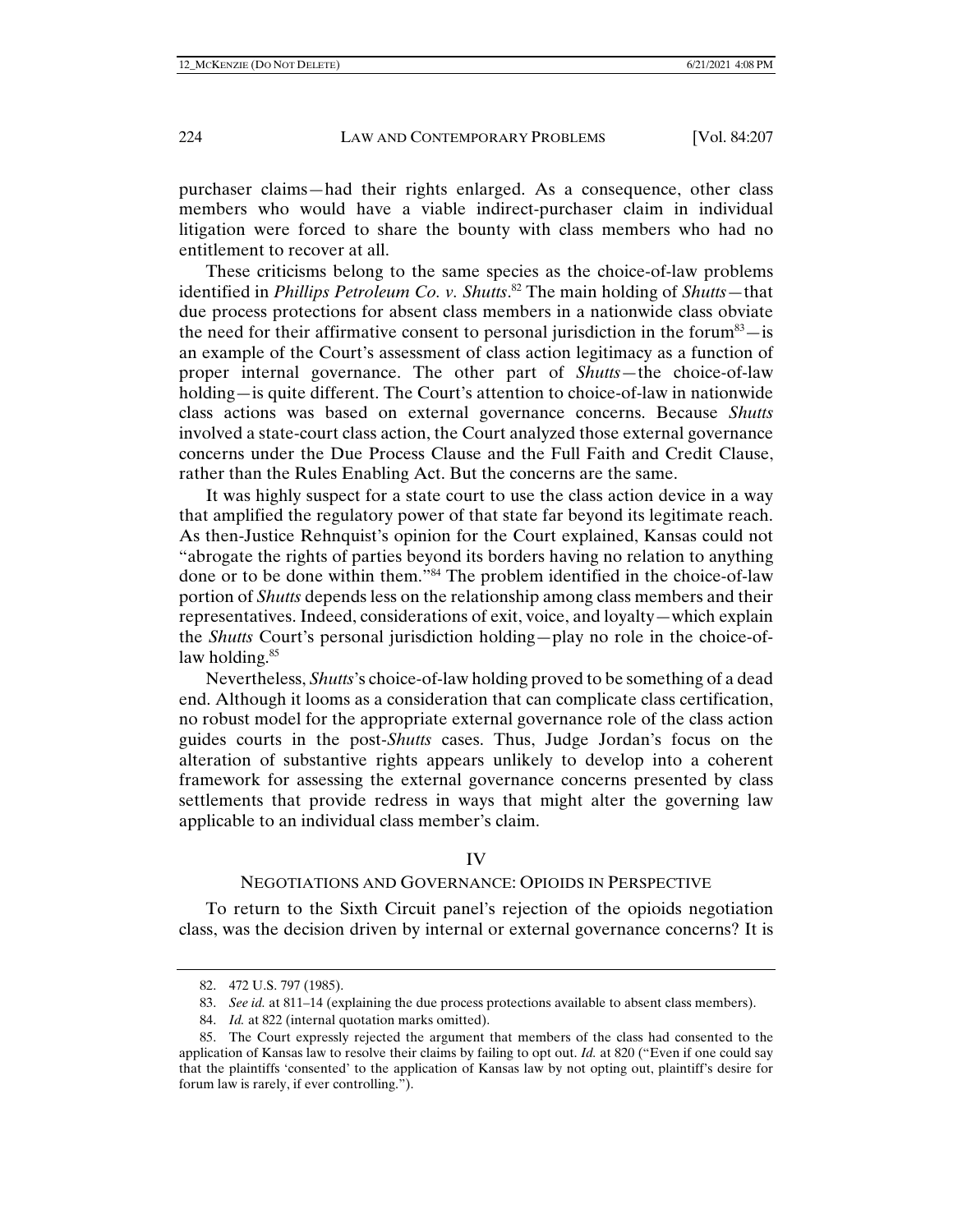not easy to discern a coherent answer from the panel majority's opinion. The opinion stresses the novelty of the negotiation class concept and appears particularly disturbed that Rule 23 "does not mention certification for purposes of 'negotiation' or anything along those lines."86 Perhaps the court's decision can be reduced to an application of the questionable maxim, "What is not expressly permitted is prohibited." Yet the majority recognized that the settlement class was an innovation in class action practice that developed long before the Advisory Committee added to Rule 23 an explicit provision blessing the concept.<sup>87</sup> So, one must poke through the rigid formalism of the court's approach to the negotiation class concept.

#### A. Internal Governance and the Negotiation Class

From an internal governance perspective, it is hard to criticize the legitimacy of the opioids negotiation class. Neither exit, voice, nor loyalty problems loom large in the structure or operation of the device. Indeed, the negotiation class presented enhanced voice for class members, because it contemplated a voting process through which class members could accept or reject a settlement by a binding supermajority.<sup>88</sup> Recall that this was a class of over 30,000 local governmental units, all quite familiar with voting and electoral process protections. Further, any settlement would still need to be approved by the district court after a fairness hearing under Rule 23(e).<sup>89</sup>

The Sixth Circuit repeatedly made reference, however, to the district court's suggestion that class members who declined to opt out before negotiation commenced would not have a second opportunity to do so after a proposed settlement was reached. This might be seen as a restriction on the right to exit that would trigger internal governance concerns. But it would be no more restrictive of the right of class members to leave the collective than a class certified for litigation or for settlement. Rule  $23(e)$  provides that, in a class certified under Rule  $23(b)(3)$ , the district court "may refuse to approve a settlement unless it affords a new opportunity to request exclusion to individual class members who had an earlier opportunity to request exclusion but did not do so."90 The key word in that provision of the rule is *may*. A second opt-out is not required by the rule, and the case law does not show any eagerness by

 <sup>86.</sup> *In re* Nat'l Prescription Opiate Litig., 976 F.3d 664, 672 (6th Cir. 2020).

 <sup>87.</sup> *Id.* at 672–73.

 <sup>88.</sup> *In re* Nat'l Prescription Opiate Litig., 332 F.R.D. 532, 538–39 (N.D. Ill. 2019) (describing the voting mechanism).

 <sup>89.</sup> *In re* Nat'l Prescription Opiate Litig., 976 F.3d at 668.

 <sup>90.</sup> Fed. R. Civ. P. 23(e)(4).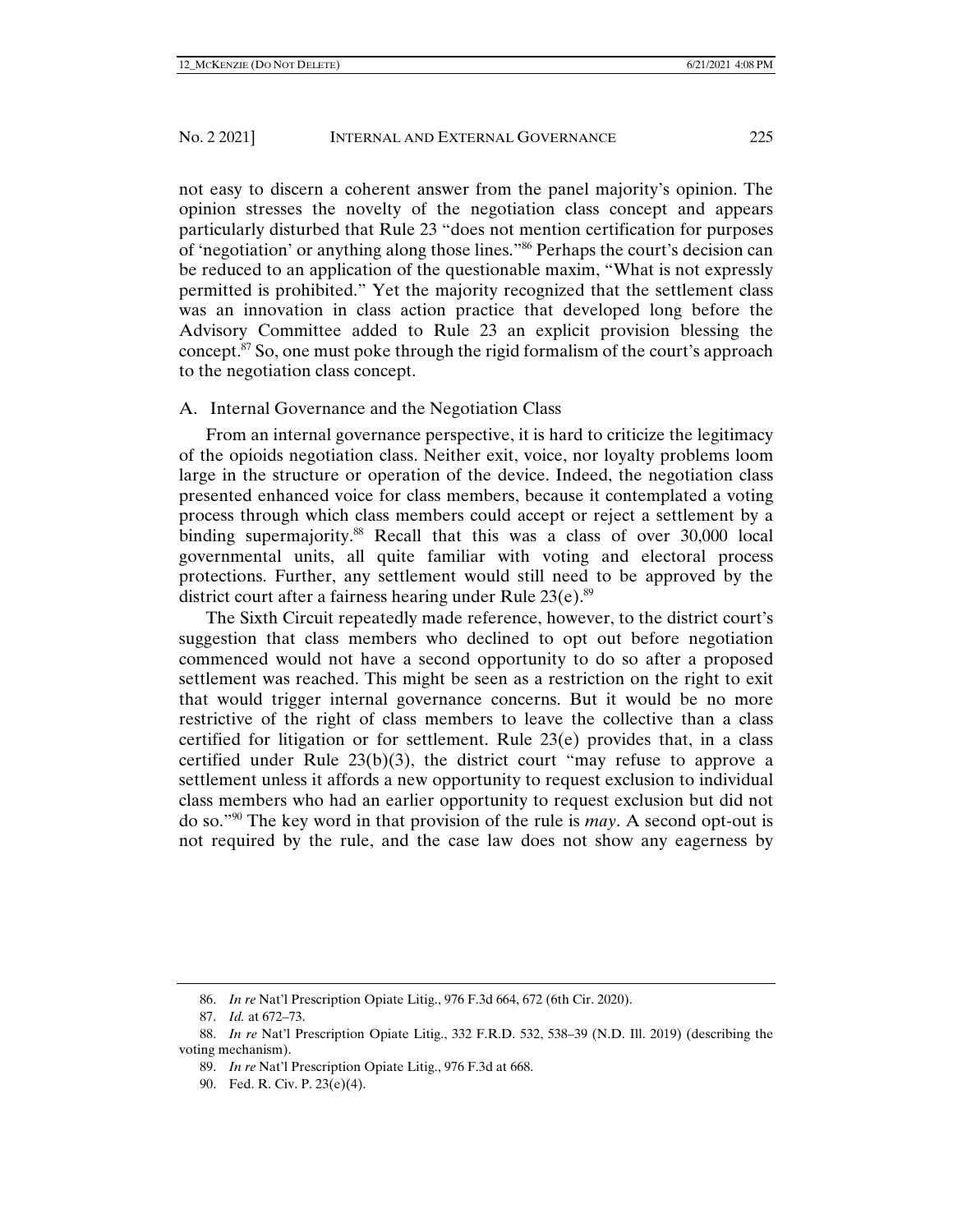appellate courts to force a second opt-out opportunity if a district court declines to grant one.<sup>91</sup> In practice, second opt-outs have been uncommon.<sup>92</sup>

There are stronger arguments, however, in favor of framing the court's problem with the negotiation class structure as a loyalty concern. Some of the objectors in the district court argued, albeit with inconsistent vigor, that the negotiation class structure caused a conflict of interest among class members and those who seek to represent them.93 In one respect, the Sixth Circuit gestured toward such an internal governance concern by questioning the cohesion of the class. The court asserted that the district court had "papered over the predominance inquiry" by focusing on common issues under federal law that tied the class together, even though the class representatives would also be able to negotiate the resolution of "disparate state law claims brought by cities and counties throughout the country."94 But the court did not explain how those state law claims exposed some significant fracture within the class. Instead, the court described the problem as one of "confusion surrounding the scope of negotiations."95

Although the court of appeals invoked *Amchem* to close out its opinion, it is hard to see in the negotiation class the same degree of internal governance problems identified by the Supreme Court's decision in that case. It makes sense, then, to examine the decision with an eye toward potential external governance problems that would justify concern about deploying the class action device.

 <sup>91.</sup> *See, e.g.* Low v. Trump Univ., L.L.C., 881 F.3d 1111, 1121 (9th Cir. 2018); Officers for Just. v. Civil Serv. Comm'n, 688 F.2d 615, 635 (9th Cir. 1982) ("[W]e have found no authority of any kind suggesting that due process requires that members of a Rule  $23(b)(3)$  class be given a second chance to opt out.").

 <sup>92.</sup> *See* ALI PRINCIPLES, *supra* note 66, 3.11 cmt. a (noting that, although Rule 23 was amended to provide express authority for a second opt-out, the amended rule "has not had a substantial impact" and "few courts have ordered a second opt-out").

 <sup>93.</sup> Some objectors took the position, for example, that different local governments within the class had divergent goals with respect to the resolution of the opioid crisis and therefore the named plaintiffs did not adequately represent them. A group of Ohio cities objected to certification based in part on the differences in relief that different class members might prefer:

The counties and cities whose claims would be bound to the negotiation class have substantially different interests in the nature of the relief they might receive and the consideration they may be willing to exchange. Some class members may have very little interest in prospective selfregulation given legislative regulation adopted by their applicable governing bodies. These class members may seek to maximize the recovery for past economic damages in exchange for releasing defendants from all past and future liability. Other class members may not have suffered significant damages and are instead interested in maximizing the defendants' agreement to self-regulate, other non-monetary recovery, and be resistant to release defendants from future liability.

Certain Plaintiffs' Memorandum in Opposition to Renewed and Amended Motion for Certification of Rule 23(b)(3) Cities/Counties Negotiation Class at 6, *In re* Nat'l Prescription Opiate Litig., MDL No. 2804 (N.D. Ohio July 23, 2019), Doc. No. 1958. In her dissenting opinion, Judge Moore noted that these particular objectors had not filed suit on their own and suggested that they were objecting for ulterior reasons. *In re* Nat'l Prescription Opiate Litig., 976 F.3d at 700–01 (Moore, J., dissenting).

 <sup>94.</sup> *In re* Nat'l Prescription Opiate Litig., 976 F.3d at 675.

 <sup>95.</sup> *Id.*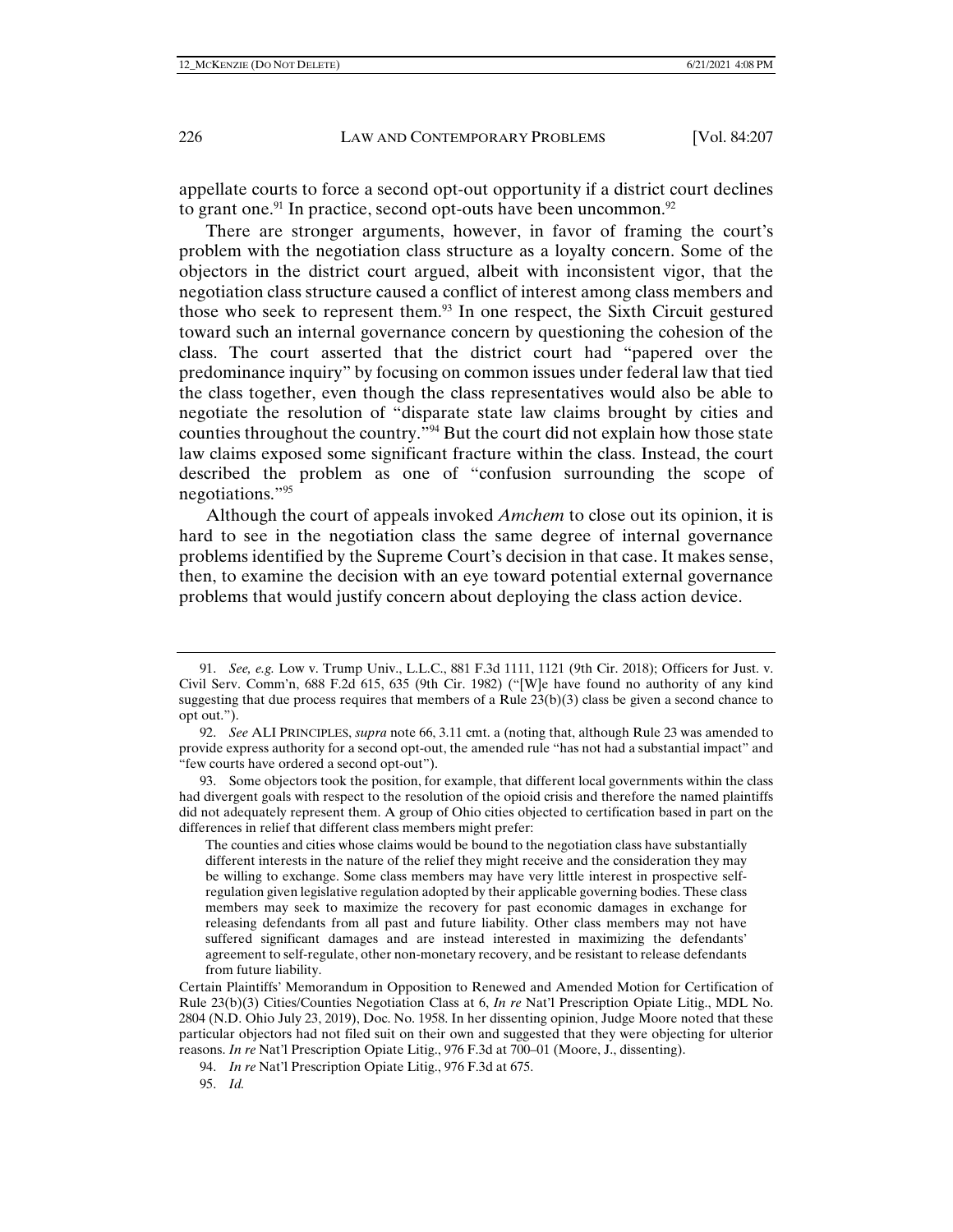#### B. External Governance and the Negotiation Class

Novelty and a lack of explicit authorization were the recurring themes of the panel's opinion. But there are strong hints throughout the opinion of the kinds of concerns that could be categorized as external governance concerns. First, one wonders whether the case would have been decided differently if the class members had been private entities instead of units of government. Second, the nature of the litigation itself—an attempt to grapple with a national crisis with sweeping public policy implications—undoubtedly disturbed the court of appeals.

#### 1. State and Local Conflicts

The identity of the class members, and the nature of their claims, raise potential external governance concerns. A casual reader of the court's opinion might think that the case involved a class of defenseless individuals—say, widely dispersed consumers or tort claimants.96 The *In re National Prescription Opiate Litigation* class, of course, comprised instead some 34,000 local governments from across the United States. It seems odd to express the same concern about governmental entities—all aware of the opioid crisis and the resulting litigation as the Supreme Court had expressed about the group of individual tort claimants in *Amchem*—most of whom had no knowledge they were being swept up in a class action that would bind them well into the future. But a class of political subdivisions presents more starkly the potential collision between the class action device and the governance of the broader polity.

The objections to class certification in the district court hewed closely to arguments about the detailed mechanics of Rule 23 and, more grandly, to familiar internal governance arguments drawn from *Amchem*. But some of the opposition to the negotiation class, although framed in terms of the internal dynamics of the collective, pointed to the external relationships between the local governments included in the class and the states of which they were political subdivisions.

Thirty-seven state attorneys general took issue at the district court level with the negotiation class on the ground that it would interfere with sovereign interests of their states. In the view of the attorneys general, the negotiation class "appears to seek to impose obligations on the States in how they interact with political subdivisions, including their own."<sup>97</sup> These attorneys general could not invoke internal class objections as they were not part of the proposed class. Nor could they claim an alternative role for themselves in the opioids multidistrict consolidation, as they were not federal court litigants. Instead, invoking the principle that the dignity of the states would be offended by being dragged into federal court, the attorneys general asserted that there were significant implications of the negotiation class for the structure of the larger polity: "This principle is no less applicable where the 'dragging' is accomplished by authorizing

 <sup>96.</sup> *See, e.g.*, *id.* at 671 ("Rule 23 balances these laudable goals against the individual rights of litigants by imposing demanding standards on class certification.").

 <sup>97.</sup> Letter from State Attorneys General to Judge Polster (June 24, 2019), at 2–3.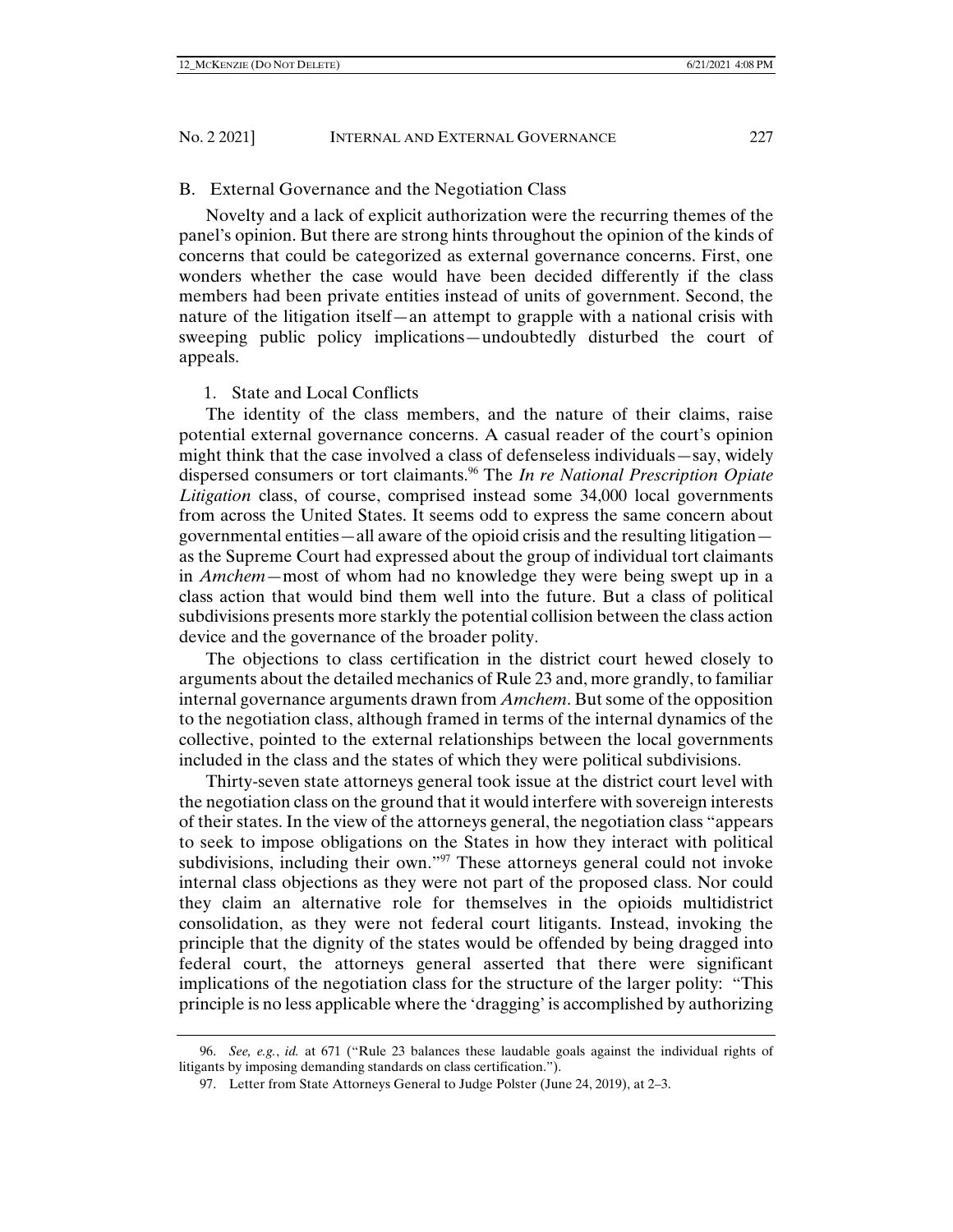federal class action litigants—themselves political subdivisions of States—to approve or reject a State's settlement that would stand to benefit them."98 The only solution to this problem would be to exclude local governments from receiving the benefit of any settlement award separately negotiated by their respective states outside the negotiation class—an admittedly "perverse result indeed" that would undermine the states' efforts to form a collaborative response to the opioid crisis.<sup>99</sup>

As described by the state attorneys general, the real problem with the negotiation class was not that it comprised an internally fractured group improperly litigating as a collective. Instead, the problem was that the class was an organization that threatened to impose pernicious consequences on those outside it by altering the preexisting governmental structures that lie beyond the boundaries of the class. Left unexplained by this objection, however, is the reason a state, if it indeed claimed commanding authority over its local political subdivisions, could not require them to opt out or turn over to the state any eventual recovery from a settlement of the claims in the negotiation class. The interference with local-state governmental organization, then, appeared to be one of appearance and politics rather than deep structure and legal obligation.

#### 2. Legislative Resolution and Judicial Competence

Like the asbestos crisis, the opioid crisis calls out for comprehensive resolution. Perhaps the real motivating concern behind the Sixth Circuit's decision is that, like the use of settlement classes to mop up the asbestos problem, innovation in the class action device should be tempered when a legislative response to a problem is more appropriate. The court of appeals confined its opinion to Rule 23's text and structure and did not advert to arguments in favor of legislative, rather than judicial, resolution of the crisis. But the parallels with the institutional concern expressed by the Court in *Amchem* are clear. One implication of the panel decision is the persistent concern that courts should be reluctant to use procedural devices—the multidistrict litigation transfer statute and Rule 23—to allow the judiciary to step in, boldly, where other actors have failed to act.

Courts do, and should, take cautious steps when confronting problems that test the competence of the judiciary. Some problems are difficult to resolve through adversarial testing and argument alone. Legislatures, it is often said, have greater access to expertise and more subtle levers of power to shape a response to a society-wide problem.100 The message of cases like *Amchem* is that courts

 <sup>98.</sup> *Id.* at 3.

 <sup>99.</sup> *Id.*

 <sup>100.</sup> *See* Charles D. Breitel, *The Lawmakers*, 65 COLUM. L. REV. 749, 759–63 (1965) ("[T]he legislature has the richest apparatus for ascertaining the conditions in which the conflicting social interests are embroiled and the most democratic way of resolving them . . . ."); *see also* Sol Wachtler, *Judicial Lawmaking*, 65 N.Y.U. L. REV. 1, 15 (1990) ("Not only is the legislature politically responsive, but it also is imbued with relatively large resources for inquiry and investigation: the legislature is expected, and indeed has the duty, to roam the field to meet the needs of its constituency.").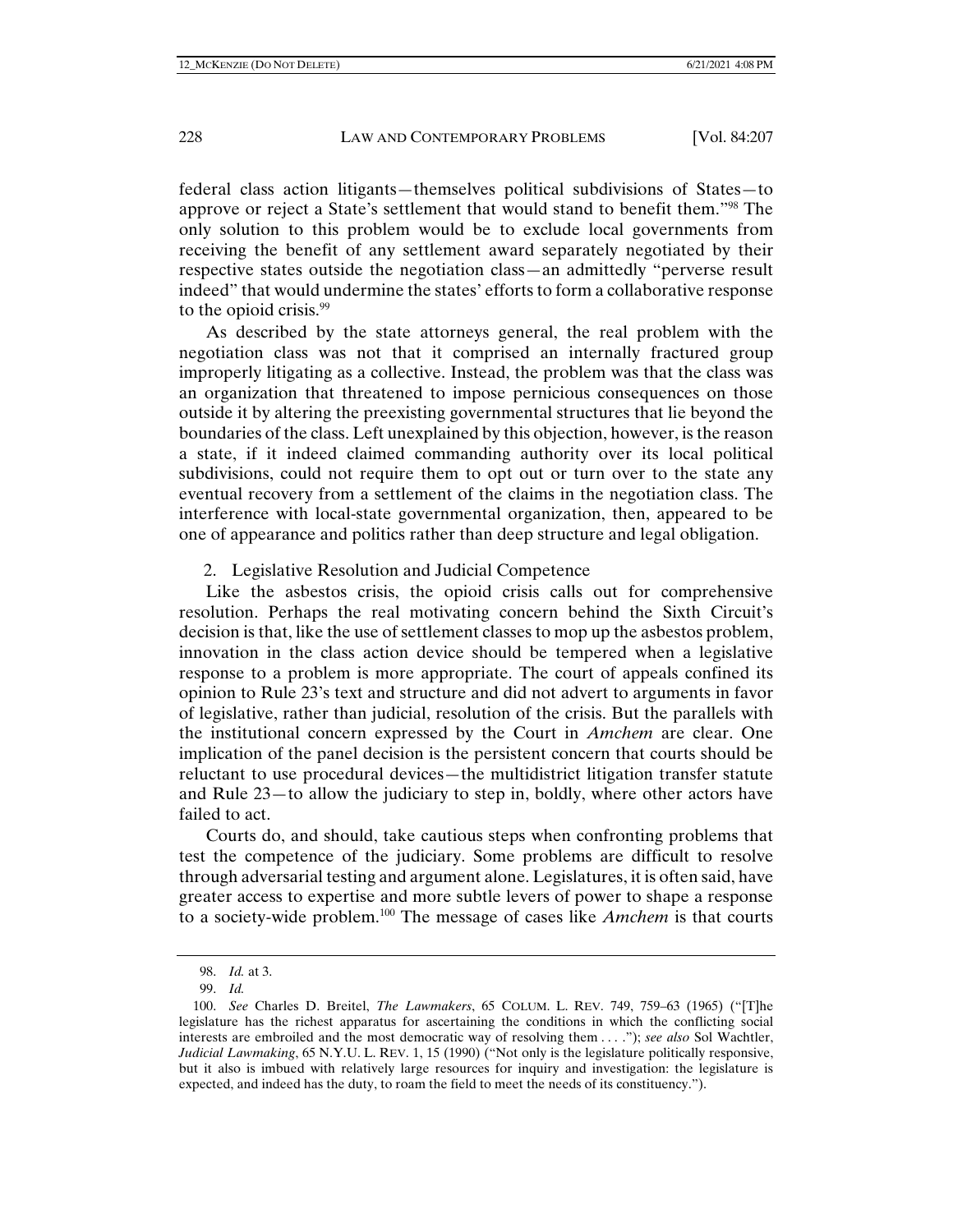have not used procedural innovation to take on a "legislative" problem, and they should remain reluctant to do so.

It is worth asking whether that reluctance is a well-founded one. Selfflagellation about the limits of judicial competence is arguably a historical anachronism. There is a long history of federal courts' using procedural tools to engage in far-reaching reform efforts. Reform litigation in the 1970s effectively placed state prison systems under federal court supervision.<sup>101</sup> Those court decisions cannot be confined to a fleeting era of judicial activism. Less well known, but far more sweeping, were the federal courts' efforts to restructure the railroad industry in the late Nineteenth Century.<sup>102</sup> Using a set of procedural devices known as the equity receivership, courts acted to reorganize distressed railroads at the behest of dealmaking lawyers within the adversary system.<sup>103</sup> This amounted to a massive undertaking to readjust the finances and operations of the most important industry in the nation's economy at that time.<sup>104</sup> More importantly, the courts took these bold and creative steps during an era when no federal bankruptcy statute provided for corporate reorganization. The plight of the railroads was a large-scale problem, but it was not considered beyond the reach of courts when available procedural tools could be used to tackle it.

Similar stories can be told about other judicial efforts to resolve problems that could be addressed by legislative bodies. The extensive experience of the courts in the rate-making proceedings of another era also come to mind.105 The ASCAP and BMI consent decrees, entered in 1941 and 1966, respectively, govern the licenses for performances of copyrighted music.106 Under the decrees, the Southern District of New York serves as a rate-setting body for the music industry. That role, which at one time was assigned to a single judge of that

 <sup>101.</sup> *See, e.g.*, Hutto v. Finney, 437 U.S. 678, 680–85 (1979) (describing broad remedial orders entered by a district court in prison reform litigation and that court's ongoing supervisory role over a state prison system).

 <sup>102.</sup> *See* Troy A. McKenzie, *Bankruptcy and the Future of Aggregate Litigation: The Past as Prologue?*, 90 WASH. U. L. REV. 839, 852–56 (2013) (discussing the court-centered reorganization practice in railroad cases).

 <sup>103.</sup> The equity receivership grew from what was simply a provisional remedy available, on a temporary basis, during the pendency of a creditor's action against a debtor.

 <sup>104.</sup> By one estimate, approximately 1000 railroads were placed into equity receiverships between 1870 and 1933. *See* Churchill Rodgers & Littleton Groom, *Reorganization of Railroad Corporations Under Section 77 of the Bankruptcy Act*, 33 COLUM. L. REV. 571, 571 (1933).

 <sup>105.</sup> Indeed, many of the leading judges of the Twentieth Century, including Henry Friendly and John Marshall Harlan II, earned their keep as practicing lawyers in rate-making proceedings. *See* DAVID M. DORSEN, HENRY FRIENDLY: GREATEST JUDGE OF HIS ERA 49, 60–61, 68 (2012) (describing Friendly's work in private practice on public utilities cases).

 <sup>106.</sup> *See* Broadcast Music, Inc. v. Columbia Broad. Sys., Inc., 441 U.S. 1, 10–12 (1979) (describing the history of the ASCAP consent decree).